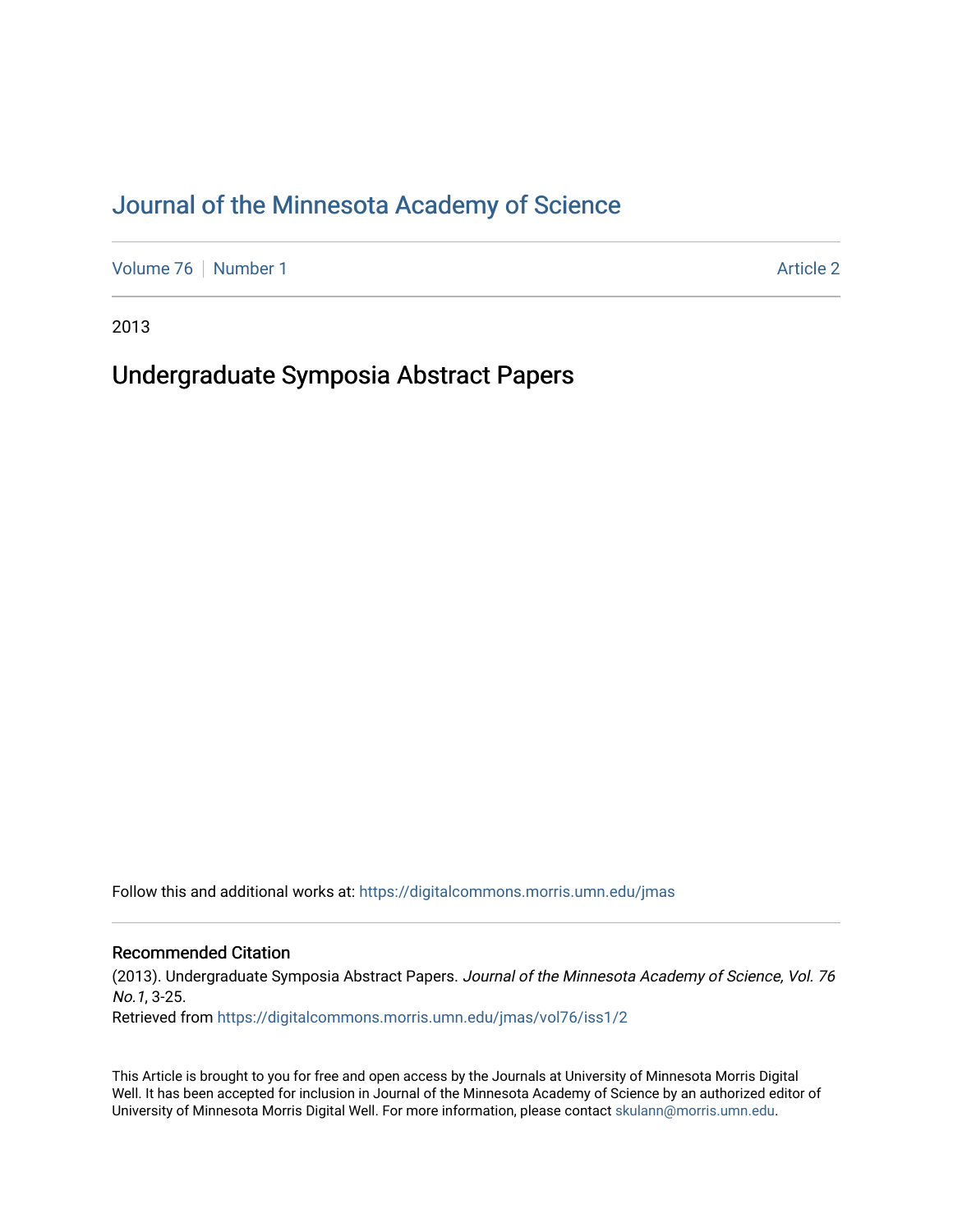# UNDERGRADUATE SYMPOSIA ABSTRACTS

*Abstracts are listed alphabetically by the last name of the first author listed.*

# **COMPARING EXPRESSION OF POTENTIAL IMMUNOGENIC PROTEINS IN HUMAN EMBRYONIC STEM CELLS AND INDUCED PLURIPOTENT STEM CELLS.**

Upasana Arvindam, Kristen M. Maynard, and Meri. T. Firpo (Advisor) *Department of Biology University of MN, Minneapolis, MN*

There is considerable research being conducted in the use of induced pluripotent stem (iPS) cells as autologous cellular therapies for the treatment of several diseases. One of the concerns surrounding this research is possible rejection of the transplanted cells. Zhao et.al showed that in mice, there was an immune mediated rejection of iPS, but not embryonic stem (ES) cells in a syngeneic transplant setting. This study implicated three tumor antigens in the immune response against iPS cells. However, Guha et.al found little immune response against differentiated and undifferentiated mouse iPS cells. These data might suggest that ES cells are more suitable for clinical applications in humans than iPS cells. To test whether human iPS cells might be rejected when used in cellular therapies, we measured expression of the three antigens, ZG16, HORMAD1 and Cyp3A in human iPS and ES cells as well as differentiated and undifferentiated cells from both stem cell types. We tested whether the differential expression of these markers could be used as an indicator of immune rejection by using PCR and flow cytometric analysis. The results indicated that there is little difference in the expression of these tumor antigens between human ES and iPS cells, and between differentiated and undifferentiated cells. This indicates that the expression of these markers would not likely cause a differential immune rejection or be a predictor of rejection in human iPS and ES cells. The results from this study also show that there are significant differences between mouse and human ES and iPS cells which should be explored further to understand how stem cells can be successfully used in autologous cellular therapies.

#### References

Guha P, Morgan JW, Mostoslavsky G et al. Lack of immune response to differentiated cells derived from syngeneic induced pluripotent stem cells. **CELL STEM CELL** 2013 (in press).

Zhao T, Zhang Z-N Rong, Z et al. Immunogenicity of induced pluripotent stem cells. NATURE 2011; 474:212- 215.

# **PROMOTER ANALYSIS OF THE RAP1 GENES**

Ryan Augstin and Dr. Jennifer Cruise (Advisor) *Department of Biology University of St. Thomas, St. Paul, MN*

The Rap1 genes, closely related to the Ras oncogenes, have been shown to have numerous functions, including qualities as tumor-suppressor genes. While previous research has provided clues to Rap1's roles in cells, nothing is known about the genes' "core" promoter regions—the minimum nucleotide sequence at or near the Transcription Start Site (TSS) that will initiate transcription. Previous research was able to locate putative promoter regions of the human Rap1A and Rap1B genes, and construct plasmid vectors containing these sequences upstream of a gene for green fluorescent protein (GFP). We transiently transfected these constructs into various human cell lines, lysed the cells, and purified their total RNA. Western blotting and fluorescent microscopy have been able to offer qualitative clues about the proficiency of the putative promoters, but Reverse Transcriptase Polymerase Chain Reaction (RT-PCR) has now allowed us to make quantitative functional comparisons. Using a single promoter construct for calibration across experiments, we have successfully identified functioning promoter fragments for the Rap1A and Rap1B genes. Ever-increasing bioinformatics data has helped drive current research to isolate potential enhancer regions upstream of the core promoters, use subcloning techniques to insert these regions into our original promoter constructs, and analyze changes in GFP expression. Overall, by finding the "core" promoter and key regulatory sequences, this project is beginning to answer the question of how Rap1 gene expression is controlled in human cells.

#### **SPURIOUS SYMPTOMS CAUSED BY INOCULUM CARRIERS USED IN PLANT DISEASE RESISTANCE EVALUATION**

Adam Barbeau and Dr. James E. Kurle (Advisor) *Plant Pathology Department University of Minnesota, Twin Cities*

Symptom development resulting from inoculation and infection with plant pathogens is necessary in order to evaluate plants for disease resistance. The standard technique for infecting soybean (*Glycine max*) with *Fusarium solani*, a root rot pathogen, involves inoculation of growth media with infested seed as an inoculum substrate carrying the pathogen. It has been reported that some uninfested substrates can have adverse effects upon shoot growth and root development.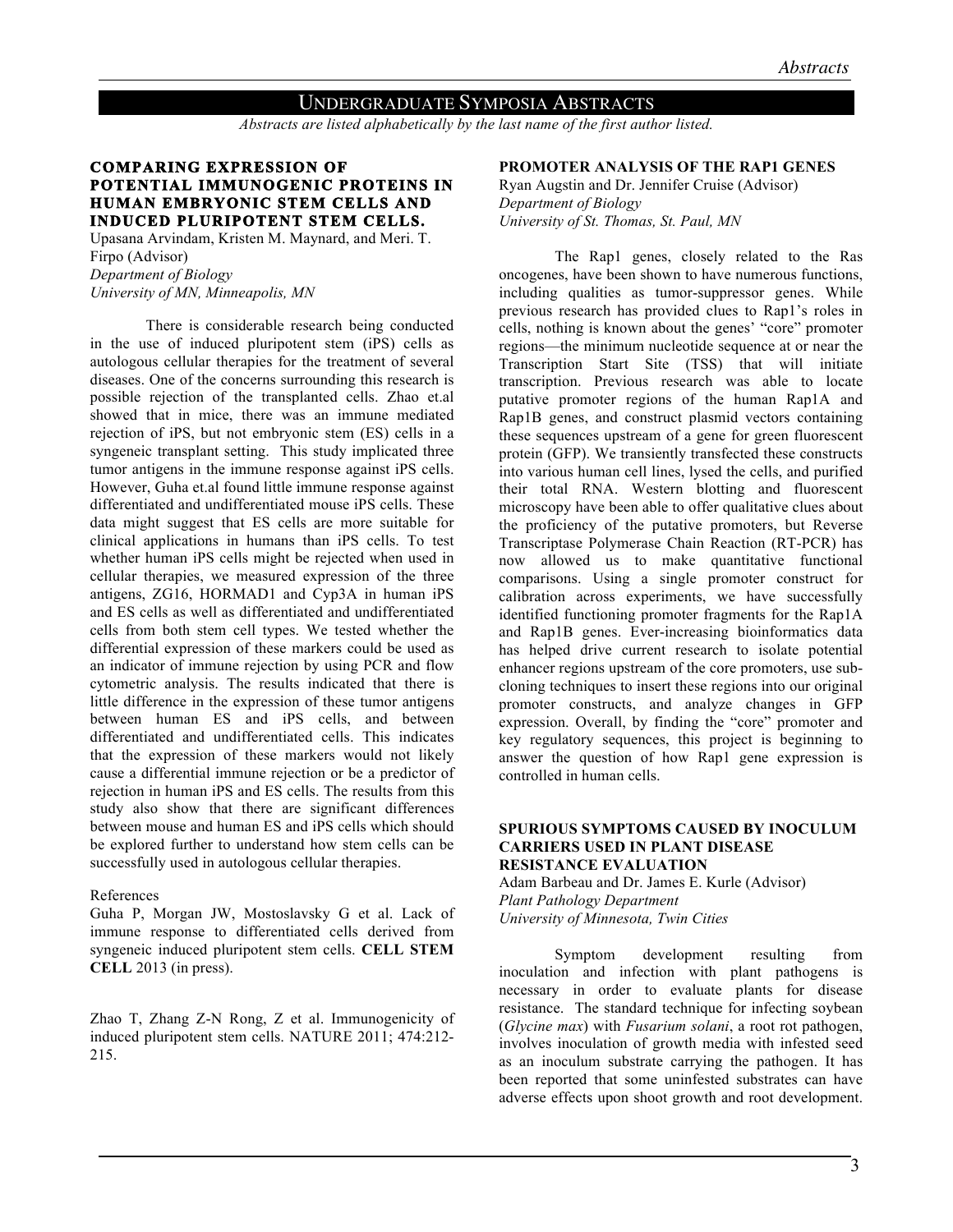These effects also include lesion-like necrosis similar to that caused by soybean root rot pathogens. The objective of our research is to determine if uninfested inoculum substrate affects soybean shoot or root growth and root symptom development. Soybean seeds were planted in media inoculated with seed of red sorghum, white sorghum, or sudan grass that had been infested with *Fusarium solani* or remained uninfested. After 14 days of growth, foliar and root necrosis scores, shoot and root dry weights, and stand counts were evaluated. When the effect of uninfested seed was compared with that of infested seed, the uninfested treatment caused more severe root rot symptoms and decreased shoot and root biomass by 20% and 15% respectively. Our results indicate that the uninfested inoculum substrate can cause both spurious growth reduction and symptom development that may mislead the researcher conducting soybean variety evaluations for disease resistance.

# **PREDICTING SUMMER SUCCESSION PATTERNS OF THREE DOMINANT GROUPS OF PHYTOPLANKTON IN A TEMPERATE DIMICTIC LAKE IN THE SUPERIOR NATIONAL FOREST**

Phillip J. Beardsley-Schoonmaker and Mike Swift (Advisor) *Biology Department St. Olaf College, Northfield, MN*

Past research has established a common pattern of seasonal peaks of abundance of major divisions of phytoplankton in freshwater lakes. This common pattern was compared to direct observations of representative genera of three major divisions of phytoplankton in a mesotrophic lake in the Superior National Forest. Samples of phytoplankton were collected from a complete depth profile of Low Lake on five days throughout a 107 day sampling period during the summer of 2012. Abundance fluctuations were fitted to regression models for each representative genus at different depths. Peaks were observed for chlorophyta and diatoms following a cubic regression model, though the peaks occurred later in the summer than expected. Peaks of all cyanophyta followed no clear pattern except for *Microcystis* at the water's surface and *Aphanazomenon* at the thermocline (4m). The peak abundance of *Microcystis* occurred later than expected, while the peak of *Aphanazomenon* abundance occurred earlier. Deviations from the standard summer pattern of succession are accounted for by specific environmental requirements optimal for individual genera. These factors should be taken into account to adjust the common pattern of seasonal peaks to less eutrophic lakes and lakes with less temperature and nutrient fluctuations.

# **FUNCTIONAL ANALYSIS OF** *Chromobacterium violaceum* **PIGMENTATION GENES BY PRL27-TN5 TRANSPOSON MUTAGENESIS**

Amie Beckel, John Wulkan, Paul Melchior (Advisor), and Tamara Mans (Advisor) *Department of Biology Minnesota State University, Moorhead*

Functional genomics is an area of biology used to describe the relationship of an organism's genome to phenotype. An increasingly common method used to deduce the function of a gene employs transposon mutagenesis and bioinformatics. In this study, we isolated and identified *Chromobacterium violaceum* (hereafter, *Chromobacterium*) from water (phytotelmata) found in the leaves of the bog plant *Sarracenia purpurea* (northern pitcher plant). *Chromobacterium* was mutated with the transposon and kanamycin resistance-carrying plasmid pRL27-Tn5 through conjugation with a donor *Escherichia coli* strain EC100D-pir116. After isolating unpigmented mutant transformants via kanamycin resistance screening, genomic DNA was extracted and purified from each. Genomic DNA from each mutant isolate was then digested with the restriction enzyme *Sac*II and circularized with a standard ligation protocol. The circularized DNA was then introduced into recipient *Escherichia coli* EC100D-pir116 by electroporation to isolate the transposon-carrying fragment of each *Chromobacterium* mutant. Each isolated transposoncarrying fragment was then amplified and sequenced. Sequences were compared to available genomic databases, and the mutated genes associated with pigmentation of *Chromobacterium* were identified.

# **BITTER TASTE RECEPTORS AND THEIR GENES: DO THEY INFLUENCE THE DIET AND LIFESTYLE CHOICES WE MAKE?**

Abigail C. Beltrame and Rekha Ganaganur (Advisor) *Department of Biotechnology Minneapolis Community and Technical College, Minneapolis, MN*

The ability to taste bitter compounds has been well studied, and it has been found that while some individuals exhibit the ability to taste certain bitter compounds, others do not. It has been observed that individuals vary in their perceptions of the chemical phenylthiocarbamide (PTC), which is chemically similar to the substance found in *Brassicca* vegetables, such as broccoli and kale. The genetic basis for this observation has been attributed to single nucleotide polymorphisms in taste receptor gene *TAS2R38*. Questions this project intends to answer are: How does bitter taste perception influence dietary and lifestyle choices in the same group of subjects? And, are there genes other than *TAS2R38* gene that influence bitter tasting ability? Methods involved include extensive primary literature research,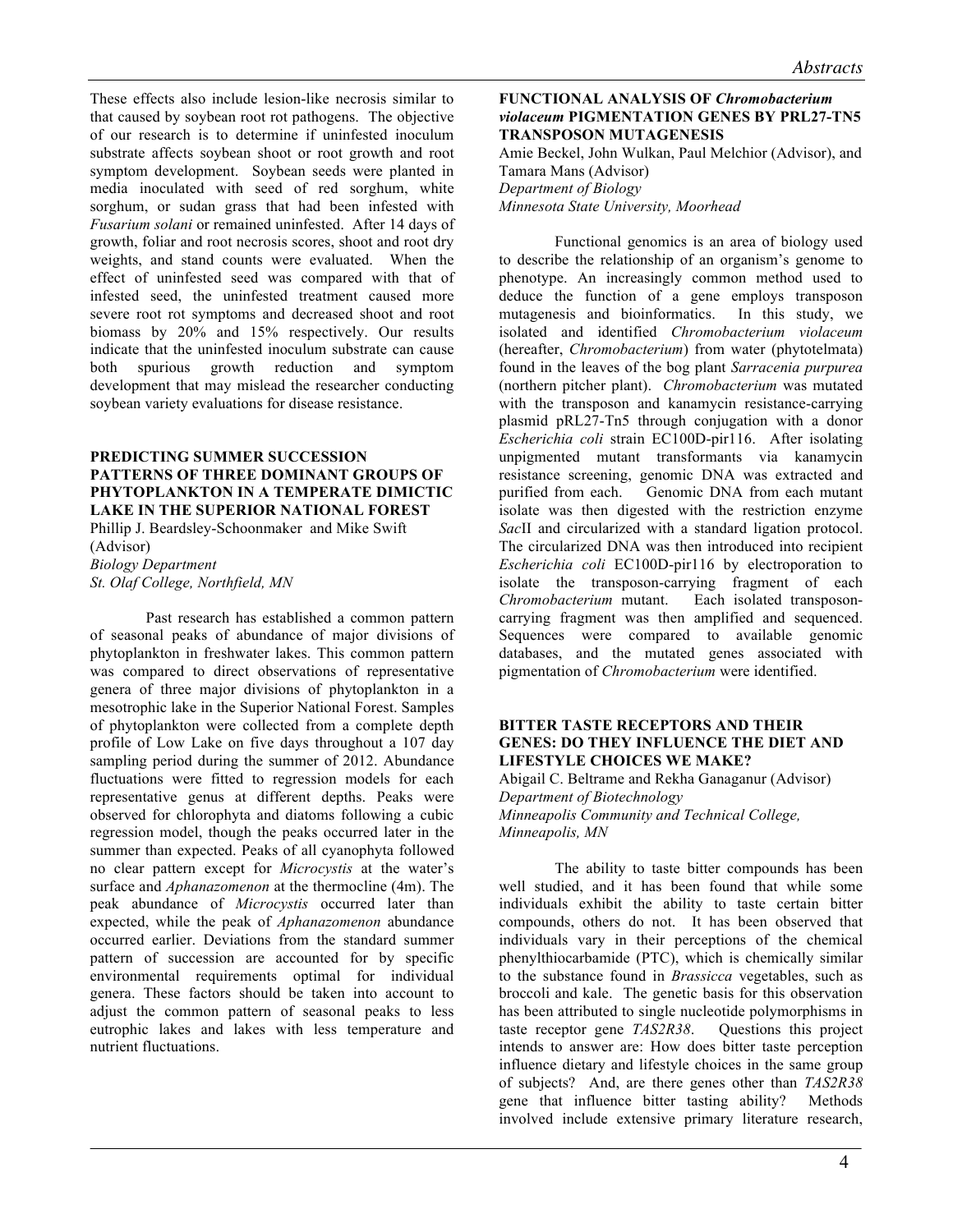Institutional Review Board approval, recruitment of human subjects, and procedural development and testing of the following techniques: DNA isolation and purification, Polymerase Chain Reaction, digestion by restriction enzymes, DNA analysis by agarose gel electrophoresis and gene sequencing. The polymorphisms in the taste receptor gene will then be compared to the diet and lifestyle choices questionnaire answered by the subjects. The project is anticipated to provide an insight to whether there is a genetic correlation between taste receptor genes and certain choices pertaining to diet and overall healthy lifestyles. All work carried out will be as per IRB approval.

#### **ALTERING PLASMID PRL27 FOR USE IN KANAMYCIN RESISTANT ORGANISMS**

Sheri Bird and Dr. Tamara Mans (Advisor) *Biochemistry and Biotechnology Program Minnesota State University Moorhead, Twin Cities, MN*

Plasmids have several typical components, including a gene to be translated into a target protein and an antibiotic resistance gene for isolation of organisms transformed by the desired vector. The plasmid pRL27 has both—a transposase-encoding gene for mutating genomic DNA of a host target organism and a kanamycin resistance gene. In our work, we planned to use the pRL27 plasmid as part of a random mutagenesis approach. However, one of our intended target organisms for this plasposon-mediated mutagenesis already has native genome-encoded resistance to kanamycin. Since other gene sequences on the plasmid are necessary for our random mutagenesis approach, the plasmid was altered to contain a different antibiotic resistance gene. Here, plasmid pRL27 was changed by inserting an ampicillin resistance gene and subsequently knocking out its kanamycin resistance gene. The resultant plasmid can be used in future applications with organisms which are naturally resistant to kanamycin.

#### **GENERATING AND IDENTIFYING** *Shewanella gopherii* **EXTRACELLULAR Fe(III) REDUCTION MUTANTS**

Isaac Bolduc, Rachel Soble, Kelsey Dahlgren, Alyssa Kessel, and Dr. Catherine Kirkpatrick (Advisor) *Department of Biology University of Minnesota, Minneapolis, MN*

*Shewanella* species are gram-negative bacteria found in aquatic environments throughout the world. They demonstrate unparalleled respiratory diversity through the process of extracellular respiration. The bestcharacterized pathway for extracellular respiration is the Mtr (metal-reducing) pathway in the model organism *Shewanella oneidensis* that allows this species to respire insoluble metal oxides. *Shewanella gopherii* appears to reduce metals as *S. oneidensis* does; however, *S. oneidensis* can generate a current on a suspended carbon electrode, while *S. gopherii* cannot. Characterizing the electron transport chain of *S. gopherii* through identifying its genes essential for reducing insoluble Fe(III) may reveal a key dissimilarity in the extracellular electron transport pathways of *S. gopherii* and *S. oneidensis* that could explain these species' differing abilities to reduce carbon electrodes. Transposon mutagenesis was used to create a library of 5,500 *S. gopherii* mutants that were screened for abnormal Fe(III) reduction capabilities through a ferrozine assay. 61 inhibited and 9 enhanced Fe(III)-reduction mutants were identified. 37 of these 70 mutants had reduction capabilities 0-14% of that of the wild type, suggesting that approximately half of the genes affecting Fe(III) reduction are essential to this process. Selected transposon insertion mutants will be sequenced to identify the genes disrupted in the Fe(III) reduction pathway. Future studies could explore whether the inability of *S. gopherii* to generate a current on a carbon electrode is due solely to its non-motility. Characterizing *S. gopherii* may advance not only the understanding of the evolution of extracellular respiration, but also the biotechnological applications of *Shewanella* species.

# **DEVELOPING A CHARACTERIZATION METHOD FOR AUTOREACTIVE B CELLS IN SYSTEMIC LUPUS ERYTHEMATOSUS**

Joseph T. Buchman and Dr. Daniel L. Mueller (Advisor) *Department of Medicine University of Minnesota, Minneapolis, MN*

The symptoms caused by Systemic Lupus Erythematosus (SLE) are the result of autoimmune cells that bind and elicit an immune response against proteins that are necessary for maintaining healthy body function. A common target for the autoimmune cells of SLE patients is the Ro52 protein. Two peptides from the Ro52 protein, p107 and p277, were tested to determine their binding affinity to the immune cells in SLE patients. Then p107, which displayed better binding, was used to differentiate the surface markers on the different immune cells. This technique can be applied to SLE patients to characterize their autoimmune cells as a method to assess the severity of their disease.

#### **POTENTIAL FOR ENVIRONMENTAL PHOSPHORUS LIMITATION ON THE MAINTENANCE OF LOW PLOIDY MORPHS OF THE NEW ZEALAND SNAIL,** *Potamopyrgus antipodarum*

Elizabeth Chambers, Adam Kay (Advisor), Amy Krist, Maurine Neiman *Department of Biology University of St. Thomas, St. Paul, MN*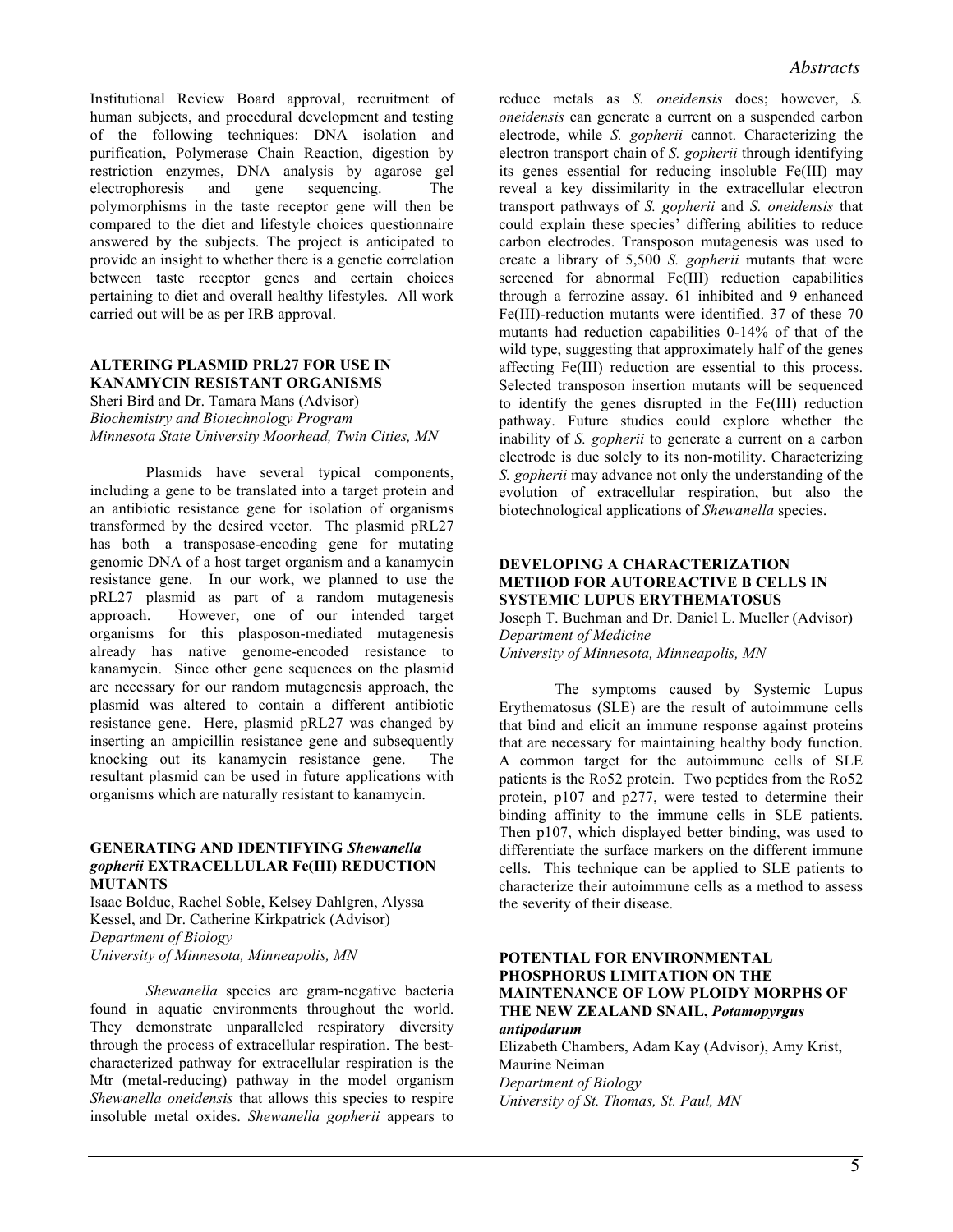Background/Questions/Methods: All else being equal, asexual females will produce twice as many daughters as sexual females, which make both male and female offspring. Because only females contribute directly to the rate of population growth, the production of males creates a two-fold cost of sexual reproduction that should theoretically result in the selective elimination of sex. Most research on the advantages of sex has focused on explicitly genetic mechanisms that offset male production costs. A complementary hypothesis posits that competitive interactions between sexual and asexual animal taxa may be mediated by the availability of dietary phosphorus (P). The role of P may be important when asexual animals have higher ploidy and per-mass P-rich nucleic acid content than sexual counterparts and environmental P availability limits biomass production. Here we evaluate aspects of the phosphorus hypothesis using the New Zealand freshwater snail *Potamopyrgus antipodarum.* This species has obligately sexual and obligately asexual individuals that co-occur in lakes across New Zealand. Asexual *P. antipodarum* are polyploid (triploid  $(3x)$  and  $>3x$ ) and sexuals are diploid, and there is substantial across-lake variation in the relative frequency of sexual and asexual snails, and in the relative frequency of triploid and >3x asexuals.

Results/Conclusions: Consistent with the phosphorus hypothesis, we found in a lab study that individual growth rate decreased more under P scarcity for asexual tetraploids than asexual triploids. In a survey of 15 lakes across the South Island of New Zealand, we collected information on rates of biomass production in algae (the main food source of *P*. *antipodarum*) , algal elememtal composition, and elemental constraints on algal production. We also collected information on alkaline phosphatase expression in snails (an indicator of P limitation) and ploidy composition of local snail populations. Our results suggest that algal production in South Island lakes is strongly limited by nitrogen (N) availability. However, we also found evidence of NP colimitation that varied in strength across lakes. We found no evidence for P limitation of algae or snail production in the absence of N additions. These results suggest that P limitation could influence competitive interactions within *P*. *antipodarum* populations to a variable degree across lakes. Our results also suggest that future work should investigate how N limitation and NP co-limitation differentially affect asexual and sexual individuals in this system.

# **THE EFFECTS OF DIFFERENT NITROGEN FERTILIZER RATES ON SOIL CHARACTERISTICS, PLANT PROPERTIES AND ECONOMIC RETURNS IN SOUTHEASTERN MINNESOTA CORNFIELDS**

Emma R. Cornwell<sup>1</sup>, Haley C. Flom<sup>1</sup>, Christal M. Johnson, Kirsten A. Maier<sup>1</sup> and Kathleen L. Shea<sup>1</sup> (Advisor) *<sup>1</sup>*

*: Department of Biology*

*St. Olaf College, Northfield, MN*

*2 : Department of Biolog*

*Arizona State University, Tempe, AZ*

Nitrogen fertilizers are essential to producing enough food for a growing human population. However, they can have negative environmental and economic effects, especially when applied in excess. We sought to examine these effects and optimize nitrogen application for no-till corn (*Zea mays* L.) fields in southeastern Minnesota. We examined two corn fields with different rotation histories: Field 1 was planted in the fourth year of continuous corn, and Field 2 was in its second year of corn following seven years of alfalfa. Different nitrogen levels were applied to each field, and soil characteristics, macroinvertebrates, plant properties, yield, and economic returns were assessed to evaluate the effects of these treatment levels. Soil nitrate concentrations were significantly greater under higher nitrogen treatments, suggesting that they could contribute to pollution through leaching or runoff. Other soil characteristics were not significantly affected by nitrogen treatment. Similarly, macroinvertebrate abundance and diversity did not differ by nitrogen treatment, although Field 2 had significantly more macroinvertebrates than Field 1, perhaps due to the prior alfalfa crop. Higher fertilizer levels increased corn height up to a threshold above which additional nitrogen did not contribute to plant growth, but nitrate concentrations in corn stalks showed no significant trends. Yield and economic returns did not differ significantly by nitrogen treatment, which indicates that farmers could reduce their nitrogen use without suffering financially. Field 2 had significantly greater yields, demonstrating the benefits of including alfalfa in rotation. This on-farm research helps optimize management practices on a localized scale.

# **A COMPARISON OF RECONSTRUCTED AND REMNANT PRAIRIES USING SMALL MAMMAL COMMUNITIES**

Christine Crawford and Jeff Port (Advisor) *Department of Biology Bethel University, St. Paul, MN*

Native prairies have drastically decreased in size and distribution across the United States in the past 140 years. Reconstructions or restorations make up an increasing portion of prairie habitat in the United States today. This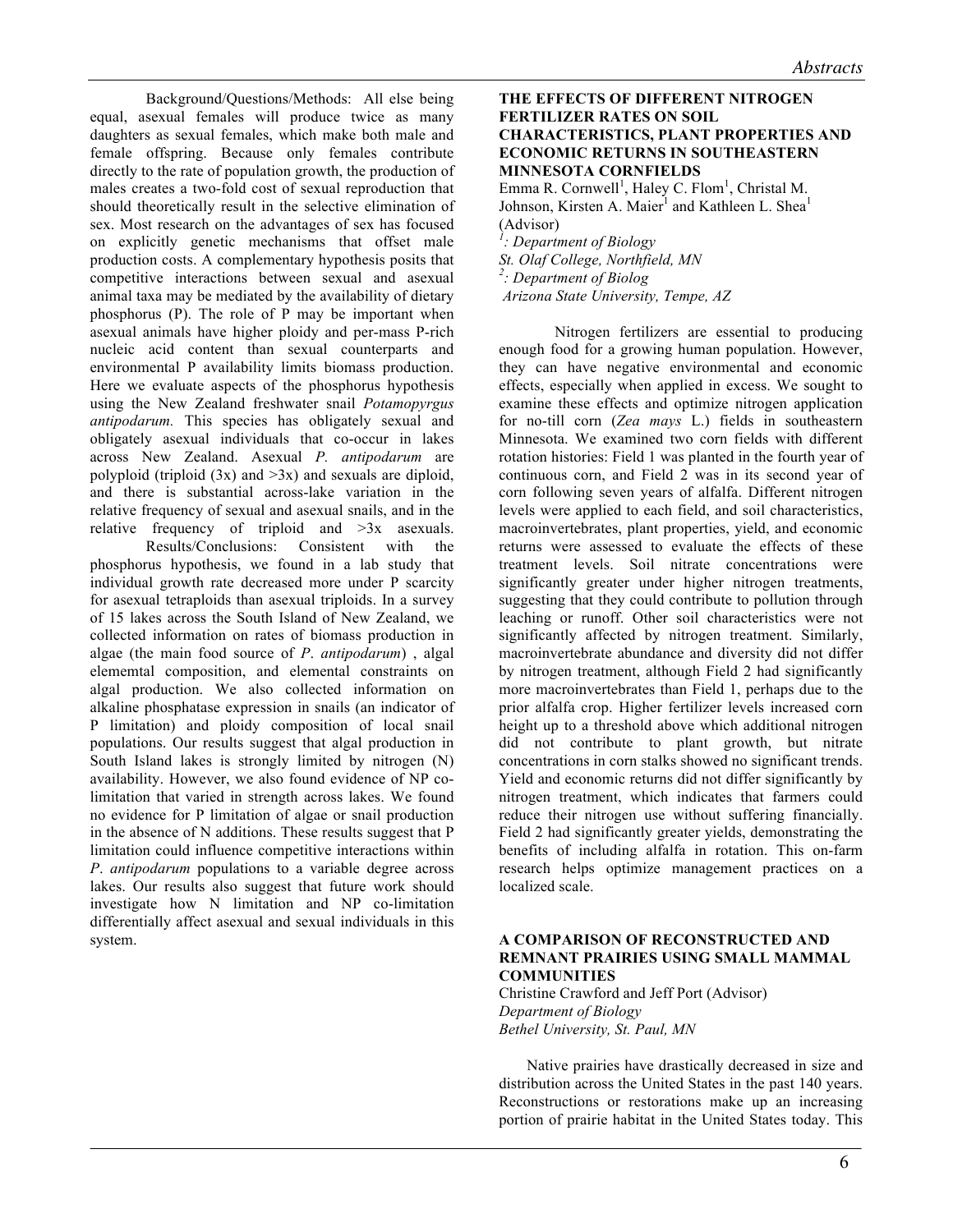study compares the structure of small mammal communities of a reconstructed prairie (Schottler Wildlife Management Area) to a remnant prairie (Jay C. Hormel Nature Center) to determine if reconstructions are successful in replicating a remnant prairie. The two sites are located six miles apart near Austin, MN. Trapping occurred over a span of five nights at each site to gather data on small mammal populations and biodiversity. Most commonly trapped mammals at the Schottler WMA site included meadow vole (*Microtus pennsylvanicus*) (n = 168), prairie vole (*Microtus ochrogaster*) (n = 116), and *Peromyscus* species (n = 22). Trapped mammals at the Hormel site included those found at the Schottler WMA  $(n = 52, n = 31, n = 4$  respectively). Data analysis shows that the reconstructed prairie had a higher population size of meadow voles per acre and *Peromyscus* species (p = 0.045 and 0.039 respectively), and a comparison of the prairie vole populations suggested differences may be present as well  $(p = 0.061)$ . The biodiversity of the remnant prairie was higher than the reconstructed prairie, though differences were not significant ( $p = 0.60$ ). This study suggests that the Schottler WMA supports a greater number of small mammals than the remnant Hormel prairie, though it is unclear why the reconstruction is a better habitat for small mammals. More research is required to be sure that future reconstructions are successful.

# **THERMAL MONITORING OF KARST SPRINGS IN THE TWIN CITIES METROPOLITAN AREA**

Joan M. Feakins, Scott C. Alexander, and E. Calvin Alexander (Advisor) *Department of Earth Sciences University of Minnesota, Minneapolis, MN*

Subsurface flow in karst aquifers depends primarily on the locations and geometry of preferential flow paths such as conduits and large fractures; one challenge in predicting an aquifer's response to changes such as contamination or pumping is that these exact flow paths are generally not well known. Thermal monitoring of springs is an inexpensive means to study flow geometry in aquifers; in particular, it can identify whether groundwater is in thermal equilibrium with an aquifer, where disequilibrium generally indicates shorter residence times and flow in larger spaces (conduits or fractures). We are currently monitoring three Platteville Limestone springs in the Twin Cities metropolitan area: Chalybeate Springs, Coldwater Spring, and St. Mary's Spring. Early results show that all three springs' water temperature tended to decrease from early January to early February, with Coldwater and Chalybeate decreasing smoothly and considerable fluctuation at St. Mary's Spring; the springs were also variable in absolute temperature and in the size of the decrease. Data from subsequent months should yield more evidence on whether water temperature changes are in phase with seasonal surface temperature, and on the relationship between surface temperature and groundwater temperature at St. Mary's; in-phase relationships between surface temperature and groundwater temperature, as well as associations between surface and water temperature fluctuations, would indicate shorter residence times and greater conduit/fracture flow.

#### **MONITORING AND EVALUATING BOX PAIRS ON THE ST. OLAF BLUEBIRD TRAIL**

Haley Flom, Emma Cornwell, Christal Johnson, Kirsten Maier, Gene Bakko, and Kathleen Shea (Advisor) *Department of Biology St. Olaf College, Northfield, MN*

In 1992, St. Olaf College established a bluebird trail on its natural lands in an effort to help restore the much-diminished eastern bluebird (*Sialia sialis*) population. Bluebird boxes are monitored annually and nest data has been recorded since the establishment of the trail. In the interest of increasing bluebird nest box occupancy, several years of nest box data were statistically analyzed to determine whether the bluebird trail boxes had significantly increased bluebird occupancy and whether the surrounding environment (site type) affected bluebird occupancy. Linear regression performed on fledgling proportion data revealed that the annual proportion of nest box fledglings that are bluebirds has significantly increased from 2005-2012, and a two-way ANOVA comparing site type to year showed no significant differences among years and site types. However, box pairs in prairie sites had more successful bluebird nests than box pairs in forest sites. Qualitative observations suggest that bluebirds nesting in boxes closer to trees experience higher predation and the boxes are primarily occupied by house wrens (*Troglodytes aedon*). Boxes in open prairie with tall vegetation mainly have tree swallows (*Tachycineta bicolor*), and research suggests that tall vegetation conflicts with bluebirds' insect-hunting strategies. Boxes located near soccer fields are primarily occupied by house wrens and tree swallows, and research suggests that this is because house wrens have a much higher tolerance of human disturbance than bluebirds. Suggestions were made to relocate lowbluebird-occupancy box pairs out of tall grass, away from forest edges, and away from areas of frequent human disturbance.

#### **BROMELIAD DISTRIBUTION IN PEJIBAYE DE JIMENEZ, COSTA RICA**

Kyle J. Gename and Dr. Mark A. Davis (Advisor) *Department of Biology Macalester College, Saint Paul, MN* 

Research exists on the distribution and habitat preferences of countless terrestrial plants. However, similar research concerning tropical epiphytes is less available.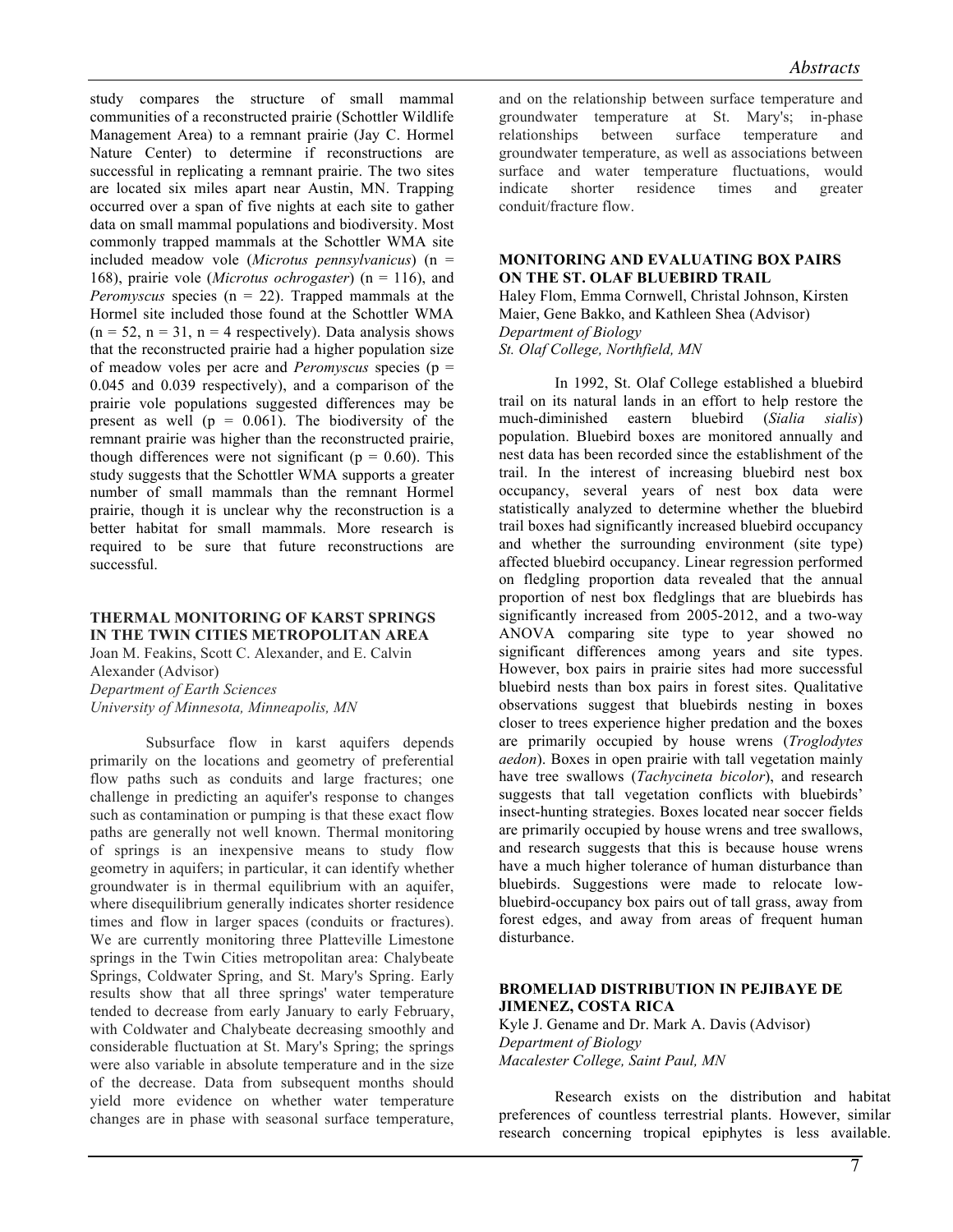Epiphytes live in varied and oftentimes harsh conditions, and inquiry into the distribution of this group provides a basis for understanding niche partitioning in tropical forests. Therefore, I conducted fieldwork to better understand the distribution of tree bromeliads on a group of trees, as well as the spatial distribution of bromeliads within tree canopies. The study was conducted in rural Pejibaye de Jiménez, Costa Rica from February 27 to April 20, 2012. I recorded the circumferences and diameters of the tropical madero negro *Gliricidia sepium* (Jacq.) Kunth ex Walp. Bromeliads living on the fence were counted and measured for their size. I photographed the canopies of 60 trees, taking one photograph for each of the four cardinal directions around the trunk of the tree. My results showed a strong positive relationship between tree size and bromeliad size. However, there was not a relationship between tree size and the number of bromeliads growing on each tree. I found that bromeliads preferred to grow on the east side of trees as compared with the west side. It is possible that precipitation brought by trade winds influences this trend, as water is the most limiting resource for tree bromeliads. My research provides information about a highly varied group of tropical plants, and raises further questions about the niche partitioning of species within the family Bromeliaceae.

# **ANTI-MALARIAL ACTIVITY OF NEW ARTEMISININ DERIVATIVES**

Kirubel Frew, Rachel Slack, Elizabeth Nenortas, Gary H. Posner, Theresa A. Shapiro *Johns Hopkins University*

This project investigated the activity of four new artemisinin-based compounds against *Plasmodium falciparum in vitro.* The resistance of *P. falciparum* to many current anti-malarial medications impresses a need for new drugs. The tested compounds are the latest product of a twenty year collaboration between two laboratories (Chemistry and Clinical Pharmacology) at Johns Hopkins that have investigated the potency and chemical structure – antimalarial activity relationships of over 1000 antimalarial compounds. 96-well plate-based assays were conducted with serial dilutions of each compound (in quadruplicate), and parasites. Plates were incubated for 48 hours at 37 °C in  $3\%O_2/4\%CO_2/93\%N_2$ .  $[3H]$ hypoxanthine was then added, the cells were incubated for another 24 hours, and harvested. Incorporation of radiolabel into parasite nucleic acids was determined by scintillation counting. Dose response curves were plotted and  $EC_{50}$  values were mathematically interpolated. The  $EC_{50}$  indicate the potency of the compounds against malaria parasites. Antimalarial activity was correlated with chemical structure of the test compounds.

# **SULFURIC ACID NUCLEATION: A SYSTEMATIC STUDY OF THE EFFECT OF BASES** Walker Glasoe and David Hanson (Advisor) *Chemistry Department Augsburg College, Minneapolis, MN*

Nucleation of particles composed of sulfuric acid, water, and nitrogen base molecules was studied using a continuous flow reactor. The particles formed from these vapors were detected with an ultrafine condensation particle counter, while vapors of sulfuric acid and nitrogen bases were detected by chemical ionization mass spectrometry. The effects of ammonia as well as several different amines were investigated. Enhancement of particle numbers when ammonia or amines were added indicates they have powerful effects on the nucleation properties of sulfuric acid vapor. Power dependencies for particle numbers on sulfuric acid and nitrogen bases will be presented. Particle detection efficiencies, the extent of particle growth, and cluster thermodynamics will be discussed with the help of computational fluid dynamics simulations of the flow and chemistry within the flow reactor.

#### **AN ANALYSIS OF CYTOKINE GENE EXPRESSION IN ACUTE AND SUB-ACUTE MURINE MODELS OF VULVAR HYPERALGESIA**

Rosie Glenn-Finer, Tijana Martinov, Grace Linder, Elena Tonc, and Devavani Chatterjea (advisor) *Department of Biology Macalester College, Saint Paul, Minnesota*

Vulvodynia is a prevalent condition described as chronic vulvar pain. Recently, studies have shown that vulvodynia patients have higher levels of Interleukin -1 Beta (IL-1 $\beta$ ) and Tumor Necrosis Factor-Alpha (TNF- $\alpha$ ) in their tissue biopsies compared to controls. Additionally, it has been shown that there is a relationship between the onset of vulvodynia, and a history of allergies and allergic reactions in women experiencing these symptoms. We have established an allergy-induced vulvar hyperalgesia model in mice, using sensitization and challenge with allergen oxazolone, and sought to examine the gene expression levels following oxazolone induced contact hypersensitivity of the labia. Our study found that mRNAs encoding proinflammatory cytokines IL-1β, TNF- $\alpha$ , IL-6, IFN- $\gamma$ , as well as chemokines CXCL1 and CXCL2, were highly upregulated at 6 and 24 hours post challenge. Additionally, oxazolone challenge resulted in increased mechanical hypernociception at 1, 3, 6, and 24 hours post challenge, as well as 24 hours and 5 days following three consecutive days of challenges in presensitized ND4 mice. Furthermore we found that following 3 consecutive oxazolone challenges, these mRNAs were highly abundant 24 hours after discontinuing challenges, but resolved 5 days after the final challenge, even though hyperalgesia was still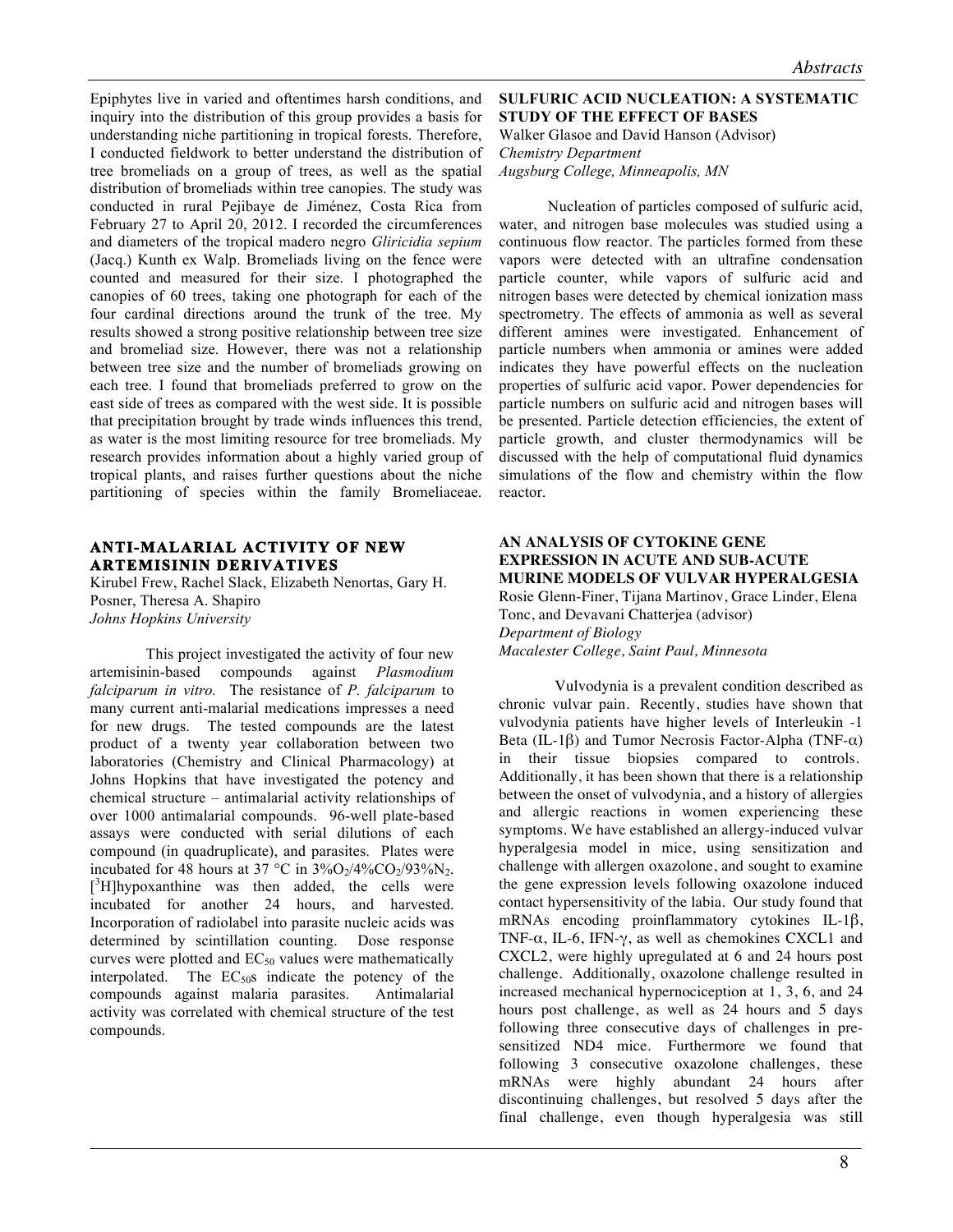discernible. These results suggest that pro-inflammatory cytokines contribute to vulvar hyperalgesia, and that this allergen-induced hyperalgesia is still present following resolution of inflammation.

#### **SYNTHESIS OF AN EXTENDED ORGANIC LIGAND FOR COUPLING WITH A POLYOXOMETALATE**

Nicolas M. Gunderson and Dr. Wade Neiwert (Advisor) *Department of Chemistry Bethel University, St. Paul, MN*

The primary goal was the synthesis of a triol functionalized organic ligand for future coordination with a vanadium-based polyoxometalate (POM). Such a compound may result in catalytic properties and further understanding of metal-organic frameworks (MOF). The synthesis began with 1,3-dibromobenzene and was further extended. The first step of the organic synthesis involved a Sonagashira coupling of trimethylsilylacetylene with the 1,3-dibromobenzene to form 1,3 bis[(trimethylsilyl)ethynyl]benzene and was achieved with 18.85% yield. The second step involved deprotecting the ethynyl groups by removing the trimethylsilyl groups for further extension of the ligand. Both products were characterized via <sup>1</sup>H NMR spectroscopy. What is of particular interest with the potential synthesis of a 1,3 extended ligand is the potential for forming a cyclic network composed of six ligands bridging six POMs, thus allowing for solubility and full characterization.

# **PALEONTOLOGIST EXPERIENCE AT HELL CREEK FORMATION IN EASTERN MONTANA**

Jasmine Hanson & Ron Nellermoe (Advisor) *Earth Science Concordia College, Moorhead, MN* 

This is a learning study on the topics of geology and paleontology in Late Cretaceous Hell Creek formation. This is an area were many Cretaceous dinosaur species and ancient fauna have been preserved from deposits over a span of time to approximately 65 million years ago in the Cretaceous period (Fastovsky et al., 1998). Articulated fossils are most commonly found in Hell Creek floodplains and water channel deposits from the Ancient Inland Seas (Fastovsky et al., 1998). This location also found evidence of gradual extinction of the cretaceous period dinosaurs (Sloan et al., 1986). Field research in paleontology is an observational ongoing long term program at Concordia College in this area. On this annual trip students become skilled at interpreting the earth and its history by analysis of identifying sediments of this area including mudstone, sandstone, non-coalified and coalified (Fastovsky et al., 1998). The study conducted in the Summer of 2012 had several significant findings; the discovery and restoration process these will be emphasized and followed throughout the this paper. Fossil discoveries are marked using GIS mapping and excavated in the Hell Creek formation. Documented material were then secured and labeled for storage and transport to be restored as an ongoing process in Moorhead Minnesota. Structures were identified using texts, interpretations of past findings, and mentors help. They are then evaluated for evolutionary anatomical significance, to allow students to be a part of the bigger picture in geological, and faunal history.

# **CHARACTERIZATION OF A NOVEL SYNTHETIC PROTECTING GROUP: TRI-T-BUTOXYSILANE**

Charlie Hoy, Dr. Tom Hoye, and Dr. Michael Wentzel (Advisor) *Department of Chemistry*

*Augsburg College, Minneapolis, MN*

Tri-t-butoxysilane (TBOS) serves synthetic chemists as a means to increase chemoselectivity of chemical reactions involving multifunctional amine substituted reagents. TBOS acts by means of SN2 reaction, effectively hindering the amine group's reactivity due to the extreme steric and electronic hindrance characteristic to this protecting group. Once TBOS has bonded to the amine group its characteristic steric and electronic substrate shielding allows for a quick and easy purification by silica column. The final utility of TBOS is its excellent deprotection character; it's stable under aqueous conditions and can be cleaved by raising the pH.

# **COMPARISON OF SMALL MAMMAL COMMUNITIES ON NATIVE AND RESTORED PRAIRIES IN NORTHWESTERN MINNESOTA WITH SPECIAL EMPHASIS ON HABITAT CHARACTERISTICS**

Madeline Johnson, Michael Rose, Katelyn Schneider, Hannah Schradick and Joseph C. Whittaker (Advisor) *Biology Department Concordia College, Moorhead, MN*

Over the summer of 2012, we conducted small mammal trapping on Concordia College's Long Lake Field Station which has several recently restored prairie plots, as well as trapping preserved prairie sites Our goal was to compare small mammal communities on the restored sites and well-established and preserved prairie sites. Trap grids were set and checked for three to four days. When a mammal was caught, species, mass, and sex were all recorded and marked. Dominant mammals were meadow voles (*Microtus pennsylvanicus*) and thirteen-lined ground squirrels (*Ictodomys tridecemlineatus*) at a majority of the prairie sites. Habitat data was gathered for gopher mound area, height of living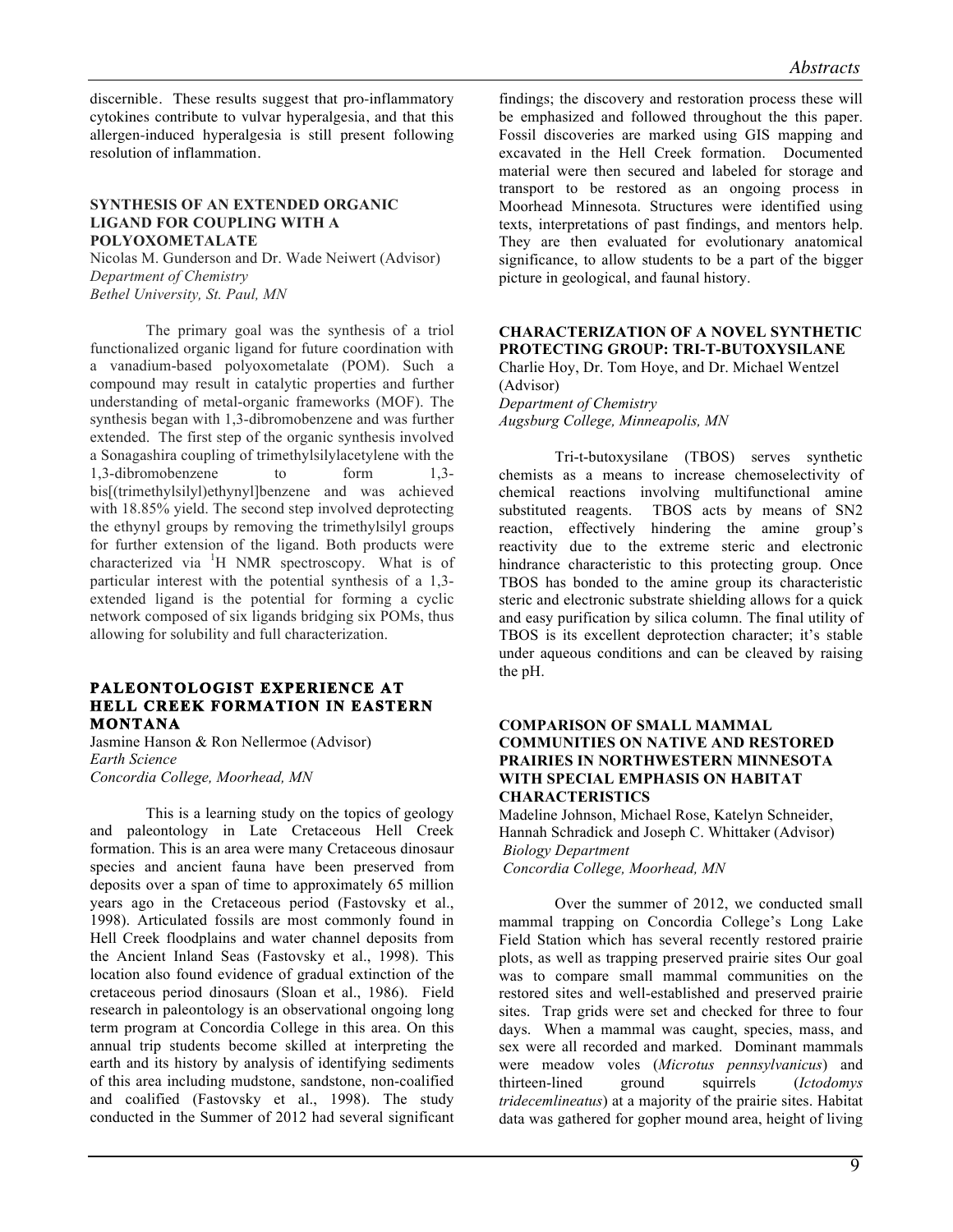and dead vegetation, and litter depth. Regression analysis was used to investigate the relationship between habitat data and mammal diversity and evenness. We found a positive correlation between living vegetation and species diversity. We present capture results for comparison of these restored and preserved prairies.

#### **CALCULATIONS OF RELATIVE ENHANCEMENT FACTORS FOR XANTHENE DYES USING SURFACE ENHANCED RAMAN SPECTROSCOPY**

Asho Kalif, and Deanna O'Donnell (Advisor) *Department of Chemistry Hamline University, St. Paul, MN*

Identification of pigment or dyes used in a work of art provides historians with interesting information about techniques and materials used during a period of time or by that artist. Art conservationists employ non-destructive analytical techniques for accurate identification of an artist's materials for restoration efforts. Raman spectroscopy provides a molecular fingerprint and can be used to identify many dyes and pigments. The use of conventional Raman spectroscopy for the study of dyes has two disadvantages; low sensitivity and competition with fluorescence processes producing background signals that mask the Raman signal. Surface-Enhanced Raman Spectroscopy (SERS) has been shown to be a valuable tool for the non-destructive analysis as it is able to overcome the aforementioned disadvantage of conventional Raman spectrocopy. The use of SERS by art conservationist has grown over the last decade and is applied to the hydroxyxanthene dyes in this work. Geranium Lake, an artist pigment known to contain hydroxyxanthene dyes, possesses a brilliant bluish red color and was used by Vincent Van Gogh at the end of his career. This study expands on previous work to fully characterize eosin, erythrosine, rose bengal, and phloxine, all halogenated hydroxyxanthene dyes, using SERS. We present a SERS detection limit study of eosin, erythrosine, rose bengal, phloxine and the dehalogentated dye fluorescein. The relative SERS enhancement factors of these dyes are reported, demonstrating the sensitivity of this technique.

#### **PRODUCTIVITY AND SOIL CHARACTIERISTIC PATTERNS IN A TALLGRASS PRAIRIE CHRONOSEQUENCE**

Andrew Kaul, Rachel Wieme, Steve Kannenberg, Chanda Oviedo, and Dr. Kathleen Shea (advisor) Department of Biology *St. Olaf College, Northfield, MN*

With more than 150 acres (60ha) of agricultural land restored to tallgrass prairie over a period of 15 year, the St. Olaf Natural Lands provide an excellent opportunity to investigate changes in prairie ecosystems over time. The objectives of this study were to determine if plant production or soil characteristics change as prairies age, and to describe the effects prescribed fire has on these features. Seven St. Olaf prairies and a nearby remnant prairie were sampled. Aboveground net primary productivity (ANPP) tended to decrease with prairie age, which agrees with previous studies on these prairies. Fire also affected ANPP; previously unburned areas showed a 40-75% increase in ANPP after burning. No significant differences in species diversity or richness across prairies were observed, but a significant shift in plant species composition with age was demonstrated by higher percent grass biomass and lower percent forb biomass in older prairies. Physical soil characteristics changed with prairie age; soil organic matter and soil moisture decreased with prairie age while bulk density increased. Nitrogen levels were variable among prairies, and burning did not cause any significant differences in soils. Understanding these changes in restored grasslands will ultimately lead to better management and more successful restoration practices.

# **TRANSMISSION OF BARLEY/CEREAL YELLOW DWARF VIRUSES BY APHID VECTORS**

Michael Kempnich, Christelle Lacroix, Elizabeth Borer (Advisor)

*Department of Ecology, Evolution, and Behavior University of Minnesota, St. Paul, MN*

Barley and Cereal yellow dwarf viruses (B/CYDV) negatively impact the fitness of host plants and have a destabilizing effect on established ecosystems. Nitrogen and phosphorous input into ecosystems is increasing worldwide, which can strongly alter both plant and pathogen dynamics. Viruses rely on interactions between plant hosts, insect vectors and environmental factors in order to spread. Hence, relationships between virus transmission and both the level of and ratio between host nitrogen and phosphorous resources are difficult to establish, especially in natural systems, and remain poorly understood. We developed a method of inoculation of healthy plants using aphid vectors that previously fed on virus infected fresh plant leaves. While we originally tested an inoculation method in which aphids fed on a homogeneous virus inoculum obtained by grinding and clarifying infected plant tissues. This resulted in low aphid survival and low virus transmission rate in our lab conditions. We anticipate that the technique developed in this study will allow us further insights into the interactions between host nutrient levels and ratios, and virus transmission rate. The results obtained under laboratory conditions will allow us to make predictions on the broad connections between human nutrient loading and rates of viral infection.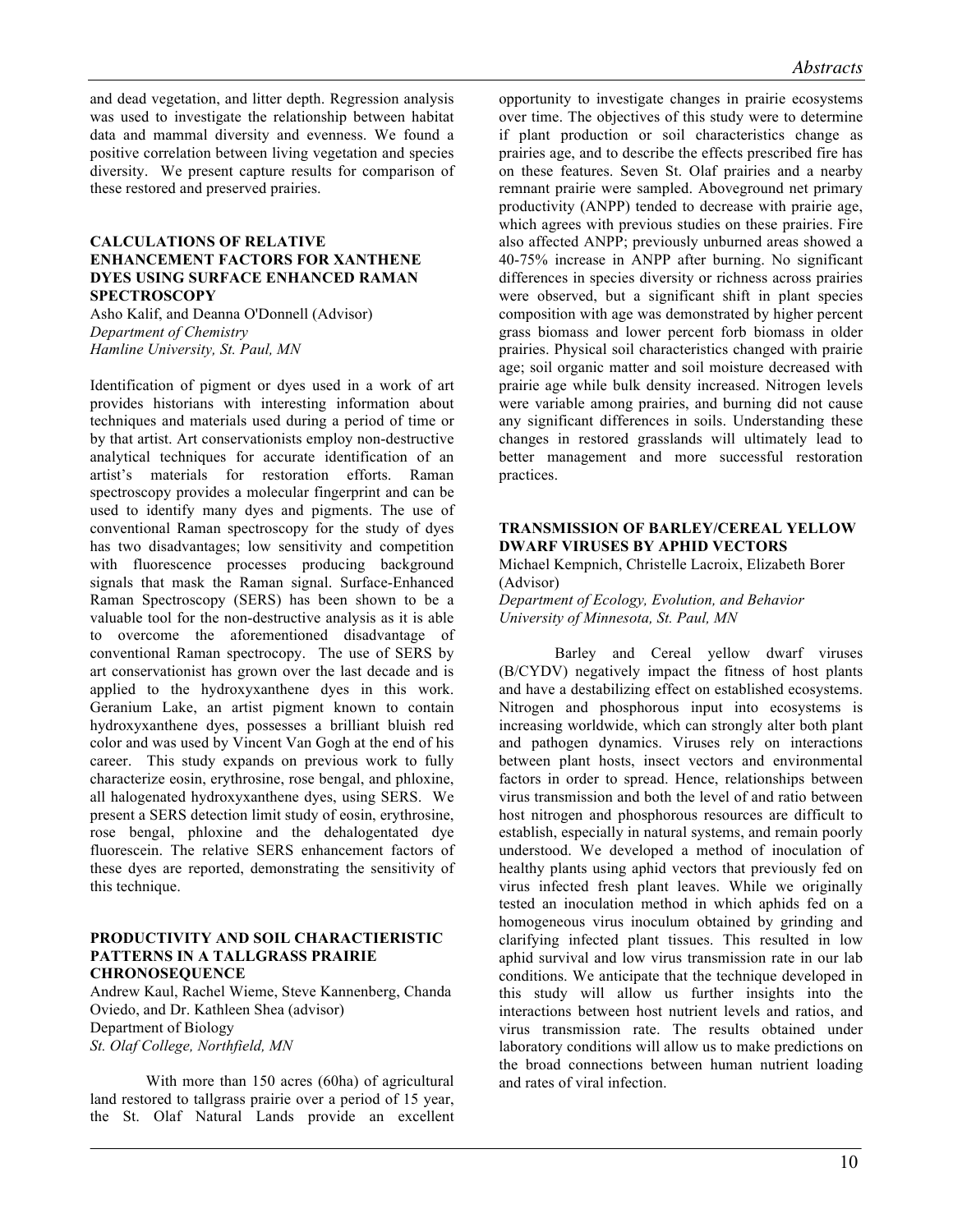# **SYNTHESIS OF LATE METAL IMIDES: SILYLAMIDES AS NITRENE DELIVERY AGENTS**

Alex J. Kosanovich and Matthew T. Whited (Advisor) *Department of Chemistry Carleton College, Northfield, MN* 

Coordination complexes containing multiple bonds between late transition metals and nitrogen are useful intermediates in a range of synthetic applications. We have investigated silylamide complexes of Co, Rh, and Ir supported by bis(phosphine) ligands as possible precursors to metal imides (M=NR). New complexes have been characterized by multinuclear NMR spectroscopy and X-ray crystallography, and current efforts are focused on probing their reactivity with silylium extraction agents for various synthetic applications.

# **INFLUENCE OF CA2+ AND MG2+ ON THE ANTIMICROBIAL PROPERTIES OF KOMBUCHA FERMENTS AGAINST BACTERIA AND YEAST**

James K. Lawton II<sup>1</sup>, Renu B. Kumar<sup>2</sup> (Advisor) <sup>1</sup> College of Biological Sciences, University of Minnesota, *Twin Cities, Minneapolis, MN* <sup>2</sup> Biology Faculty, Minnesota State College and *University (MCTC Campus), Minneapolis, MN*

Kombucha tea ferment is depicted to have a high source of nutrition, aiding in metabolic function and maintaining a symbiotic relationship with acid-loving bacteria and yeast. Understanding these relationships between diet, gut micro flora, and health is an increasingly important area of research. Recent studies have demonstrated that Kombucha tea provides variable antimicrobial activity against pathogenic microbes. With the increasing consumption of Kombucha tea, a beverage used for pro-biotic and other health benefits, it's important to explore the antimicrobial properties of Kombucha that may help maintain normal microbiota of gut. In this study, we tested Kombucha tea for antimicrobial activity against gram-positive bacteria, gram-negative bacteria, and yeast using an agar diffusion method. Standard zone-of-inhibition assays were used to test the hypothesis that the variance in antimicrobial activity against Saccharomyces aureus, Escherichia coli and Candida albicans is due to the varying levels of dissolved minerals (calcium, magnesium, etc.) found in different water-types (well water, artesian water, city water, type-II water and distilled water). Results indicate that high-Ca2+, -Mg2 content water correlates to the greatest zone-of-inhibition against S. aureus, with a 22% difference when compared to distilled water (no Ca2+ or Mg2+). Additionally a 5.5% linear difference was seen between each of the water-types, following a gradient trend. E. coli maintained a constant zone-of-inhibition

regardless of water-type, while Candida showed no zoneof-inhibition. These results indicates a direct relationship between Kombucha prepared with high-Ca2+, - Mg2+content water and the antibacterial activity against S. aureus. These exciting observations are also suggestive of further study to determine how this relationship correlates with human colonic microbiota interactions and their microbial metabolic profiles. Our results highlight the improvement of the Kombucha fermentation by using a variety of cations at different concentrations. Strong antimicrobial potentials were found, particularly against S. aureus, which may be very useful to determine alternative approaches to synthetic antimicrobial drugs. Further research is needed to understand related active compounds and their mechanisms of action.

#### **VALIDATING A NOVEL IMMORTALIZED HYPOTHALAMIC CELL LINE FOR STUDYING GENE EXPRESSION ALTERED IN DIET-INDUCED OBESITY**

Rachel Lee<sup>a</sup>, Cayla Duffy<sup>b</sup>, Joseph Ghilardi<sup>b</sup>, Dr. Tammy Butterick<sup>b</sup> (Advisor), and Dr. Joshua Nixon<sup>b,c</sup> (Advisor) *Department of Physiology University of Minnesota, Minneapolis MN b Minneapolis Veterans Affairs Health Care System, Minneapolis, MN c Department of Food Science and Nutrition University of Minnesota, St. Paul, MN* 

Obesity, a major and growing health concern in the United States, is correlated to serious comorbidities such as diabetes mellitus (type II) and cardiovascular disease. Previous research from our lab has emphasized the importance of several hypothalamic neuropeptides important in energy expenditure, feeding, and activity that may be altered during the development of obesity. To better characterize interactions between these genes and neuropeptides within the brain, appropriate neuronal cell culture models must be identified. The primary objective of this study is to validate an immortalized adult-derived mouse hypothalamic cell line, CLU468, as a suitable model for studying gene expression altered in dietinduced obesity. Preliminary research on the expression of eleven genes important in energy expenditure, feeding, and activity was done using quantitative real-time RT-PCR. Total RNA was isolated from both the cell line and a positive control (mouse brain). Data from PCR amplification curves and melting peaks were used to determine which genes of interest were present in the cell line samples by comparison to the positive control. PCR products were visualized using agarose gel products were visualized using agarose gel electrophoresis in which the expected bands for the genes of interest were revealed. Additionally, PCR products will be sequenced to validate specificity of gene amplification. Our data will be used to determine if the cell line CLU468 warrants further investigation for studies evaluating hypothalamic function, and whether this cell line may be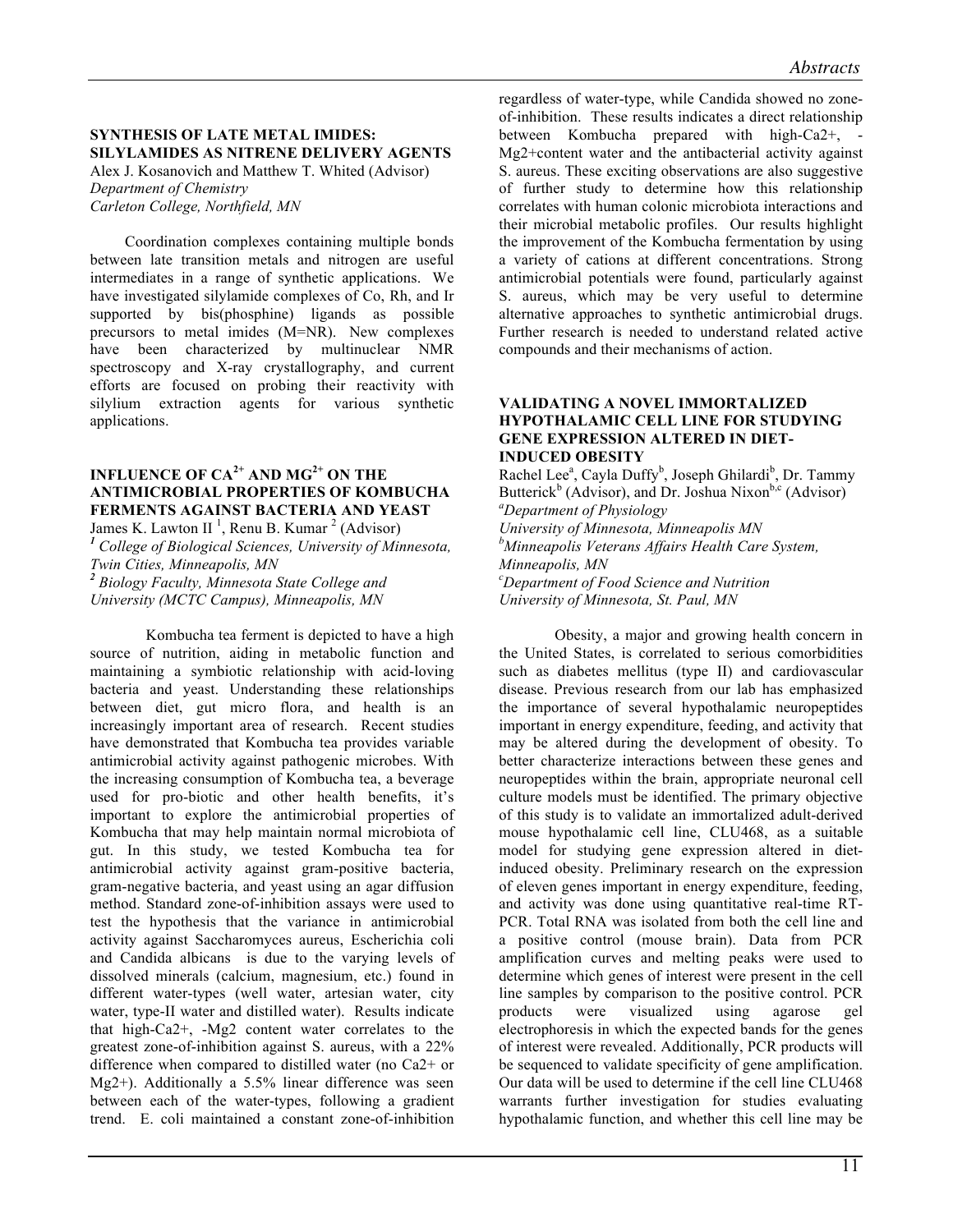used as a suitable model for studying gene interactions in obesity-induced hypothalamic dysregulation.

# **PERILIPIN 2 LOCALIZATION TO THE SURFACE OF LIPID DROPLETS**

Michelle Logsdon and Laura Listenberger (Advisor) *Department of Biology St. Olaf College, Northfield, MN*

Perilipin 2 binds to the surface of lipids droplets in most eukaryotic cells. However, the conditions that allow perilipin 2 to distinguish the lipid droplet surface from other intracellular organelles remain undetermined. Here, we describe the development of an *in vitro* assay to identify features of the lipid droplet that mediate perilipin 2 binding. We show that protease treatment of isolated lipid droplets does not prevent perilipin 2 binding, and that perilipin 2 can bind directly to synthetic liposomes (which lack proteins or a neutral lipid core). Moreover, the binding of perilipin 2 to synthetic liposomes is influenced by the phospholipid composition of these vesicles. Analysis of perilipin 2 binding suggests that lipids that reduce the fluidity of the phospholipid monolayer, such as cholesterol or phospholipids with saturated acyl chains, decrease the binding of perilipin 2 to liposomes. Future experiments will further probe the characteristics of the lipid droplet surface that are required for perilipin 2 binding and determine if similar features of the lipid droplet surface mediate the binding of other lipid droplet-associated proteins.

#### **THE EFFECT OF SHRUB ENCROACHMENT ON HARVESTER ANT AND LIZARD COMMUNITIES OF THE SEVILLETA NATIONAL WILDLIFE REFUGE**

Hannah Marti, Mason Ryan, and Jean Porterfield (Advisor) Department of Biology St. Olaf College, Northfield, MN

The encroachment of woody shrubs on previously established grasslands is causing broad-scale habitat reorganization of southwest American ecosystems. As shrubs continue to expand their northern distribution boundaries, other plants and animals are being affected as well through proposed mechanisms of increased winter temperatures and the disappearance of grasses (Brown 1997; D'Odorico 2010). This increase in temperature could especially impact exothermic animals, including seed harvester ants and lizards that inhabited these sites before shrubs encroached. While numerous studies have shown the impact of shrub encroachment farther south where shrubs have already taken displaced grassland systems, little work has been done examining shrublandgrassland transition zones (Lalibaerte et al. 2004; Brown, Valone, and Curtin 1997). The Sevilleta National Wildlife Refuge presents an ideal location to conduct such research as it remains a primarily desert grassland system, but has

experienced the beginnings of shrub encroachment by the native creosotebush, *Larrea tridentata*.

This study compared the harvester ant and lizard communities of two sites on the SNWR, a grassland and a creosote ecotone, in order to predict possible future scenarios for these two animal groups in the face of shrub encroachment on the refuge. Twenty 40m x 40m plots were surveyed at each site, for a total of forty plots. In each plot the presence of harvester ant nests and individual lizards was noted. Ants were identified to species and lizards were identified by feeding guilds, active foragers or sit-and-wait predators. The number of nests of two commonly found harvester ant species, *Pogonomyrmex rugosus* and *Aphaenogaster cockerelli*, were calculated as densities per 100 meters squared. The same calculations were done for the total number of lizards found in each plot as well as the number of active foraging lizards and sit-and-wait lizards. After testing the differences in means for the densities of each group separated by habitat type with Kruskal-Wallis tests, no comparison yielded a statistically significant result at the 0.05 level. However, both the differences of *P. rugosus*  nests and active foraging lizards across habitats displayed marginal significance. We hypothesize several factors contributing to the lack of significant differences between the habitat types. In the case of the ants, the species that were sampled are long-lived and can persist unaffected by a disturbance such as a change in vegetation type for decades. However as an extremely motile group the lack of a significant difference between the lizard communities of these two sites suggests that they are not affected by the encroachment of woody shrubs at this stage in transition.

#### **AFTER THE SPRAY: INVESTIGATING THE FATE OF PARTICLES FROM CYCLODEXTRIN-CONTAINING AIR FRESHENERS**

Michael J. McClellan and Dr. Deborah S. Gross (Advisor) *Department of Chemistry*

*Carleton College, Northfield, MN*

The indoor environment contains many pollutants that can be damaging to health and offensive to human senses. A new generation of air fresheners contains beta-cyclodextrin (β-CD), a cyclic glucose oligomer that is reported by manufacturers to "eliminate" odors—rather than masking them with fragrances—by trapping offensive-smelling molecules in its core, rendering them scent-free. Aerosol Time-of-Flight Mass Spectrometry (ATOFMS) was used to analyze aerosolized mixtures of modified β-CD and a simulated indoor pollutant, N-(1-Naphthyl)ethylenediamine (NED), which have been shown to form a complex in solution. NED was selected as a model pollutant due to its UV-absorbing naphthalene (main constituent of mothballs) core and its protonatable amine moiety. A UV-absorbing benzoylsulfonate chromophore was synthetically attached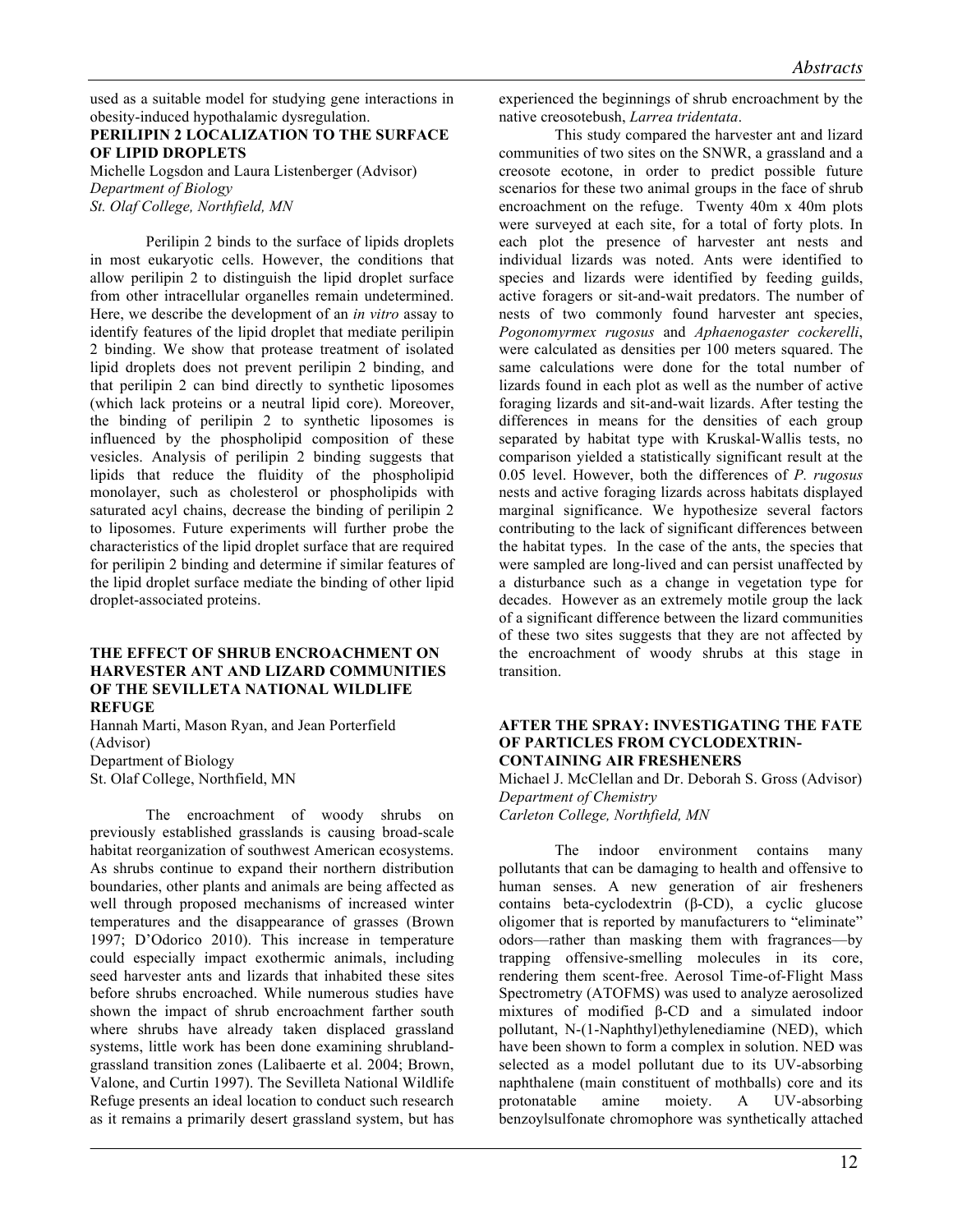to β-CD to enhance ionization of the molecule in the ATOFMS and this modified β-CD (SulfBz-β-CD) was used in all subsequent experiments. Experiments were done to simulate real household use of cyclodextrincontaining air freshener in which SulfBz-β-CD was sprayed onto surfaces containing NED. These surfaces were agitated in order to simulate household activity that would resuspend settled odor-causing pollutants, cyclodextrin from the air freshener, and pollutant/cyclodextrin complexes. Markers that indicate complexation and resuspension of NED in SulfBz-β-CDcontaining mixtures have been identified in the ATOFMS spectra, leading to the possibility of identifying the various fates of β-CD/pollutant complexes in real-world particles produced by consumer air freshener use in the home.

# **ECOLOGICAL STUDIES OF A PERENNIAL WOODLAND PLANT,** *GEUM MACROPHYLLUM***, AND POSITIONAL CLONING OF A GENE FOR MERISTEM DEVELOPMENT IN CORN**

Myra McCulloch, Karen Orth, and Craig Longtine (Advisor)

*Department of Biology*

*North Hennepin Community College, Brooklyn Park, MN*

Large-leaved avens *Geum macrophyllum* is an herbaceous perennial found in moist woods and meadows, which produces spherical infructescences (seed heads) containing several hundred seeds. Each mature fruit (hereafter, seed) has a single elongated burr adapted to animal dispersal. In the population under study, we observed a 10-fold variation in seed mass in the *G. macrophyllum*. Our research is an attempt to understand the potential modes of selection maintaining the variation in seed mass. We examined the influence of overwintering conditions on germination and development, the influence of plant size on subsequent growth and competitive interactions, and variation in burr morphology within seed heads.

Maize (corn) is an important crop as well as a model organism for scientific investigation. In this study, we examined an inbred line of maize which had been exposed to chemical mutagenesis (ethylmethane sulfonate). A mutant phenotype with reduced meristem development was identified. The objective of our research is to identify the location of the gene for meristem development, which is known to be located on chromosome 1 within a region of several million base pairs. In this work the recently completed sequence of the entire maize genome allowed us to use several known markers associated with specific PCR primers to narrow down the location of the gene. f polymerase chain reaction and DNA sequencing to locate the gene for meristem development to a relatively small region. Further work will examine the mutant phenotype for closely linked genes changed in the mutagenesis event, which can be sequenced and compared to the sequence of the wild type inbred line to determine the nature of the mutation.

#### **A NEW INSTRUMENT FOR ANALYSIS OF SINGLE AEROSOL PARTICLES: THE COUPLING OF ATOFMS AND LIBS**

Erin E. McDuffie and Deborah S. Gross (Advisor) *Department of Chemistry Carleton College, Northfield, MN*

Knowledge of aerosol particle composition is crucial in order to gain an understanding of health and environmental effects of atmospheric particulate matter, and requires measurements that can provide detailed information about chemical components. An Aerosol Time-of-Flight Mass Spectrometer (ATOFMS) is used for the semi-quantitative analysis of the composition of individual atmospheric particles upon laser-induced desorption and ionization. Integration of the spectroscopic technique of Laser-Induced Breakdown Spectroscopy (LIBS), in which light emitted by the elemental components of the particle upon irradiation with a laser is collected, should increase the quantitative data provided by this instrument. Due to the similarities between both techniques, integration of the two should be straightforward and requires only minor additions to the ATOFMS. This presentation will focus on the advantage of coupling these two techniques as well as the inherent physical and electronic challenges, including: plasma generation (excitation laser pulse energy), plasma dynamics in an electric field and vacuum conditions, emission detection (collection angle and distance from the light source), and software program design and implementation. These challenges are being systematically addressed and are presented here as evidence of the range of issues that arise in producing a new single-particle analysis instrument.

# **DNA BARCODING: DEVELOPING A PROTOCOL TO DETERMINE AVIAN PREDATION PREFERENCE IN THE GOLDENROD GALLFLY SYSTEM**

Alicia McLeod, Josh Maki, Derek Schwab, Seth Gusdal, Dominick Bolden, Craig Longtine (Advisor), Lisa Tracy (Advisor)

*Biology Department*

*North Hennepin Community College, Brooklyn Park, MN*

Interspecific community interactions of predation and parasitism can be challenging to track in complex systems. In the case of the goldenrod gallfly system, it is unclear whether two bird predators, the downy woodpecker (*Picoides pubescens*) and blackcapped chickadee (*Poecile atricapullus*) have a preference for which larva they predate. We hypothesize that birds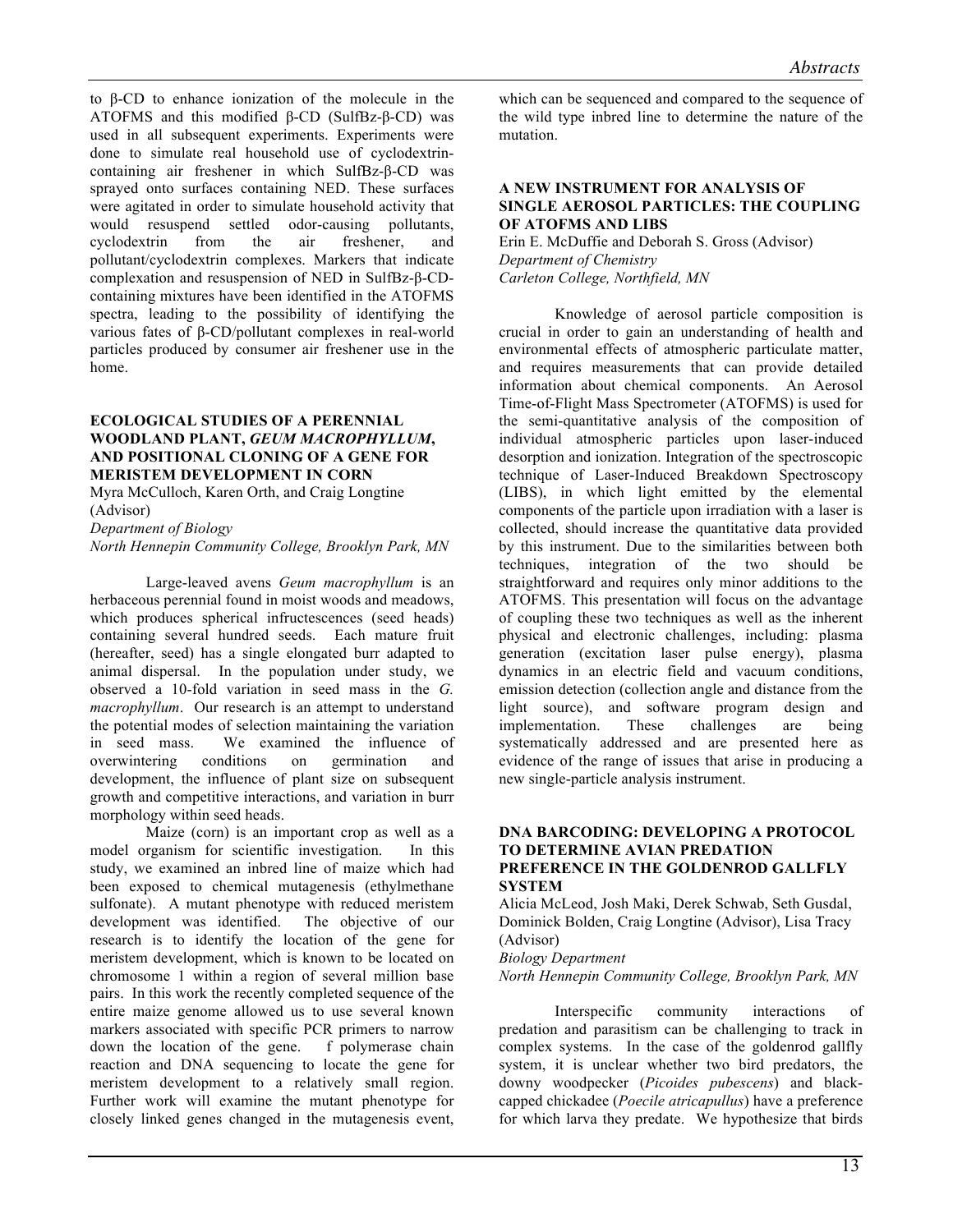prefer larger goldenrod gallfly larva (*Eurosta solidaginis*) over either of the parasitoid species, the wasp (*Eurytoma gigantea*) or the beetle (*Mordellistina convicta*). However, when analyzing galls attacked by birds, it is not yet possible to decipher which parasite species the bird attacked. We are developing a protocol to use DNA barcoding of the mitochondrial cytochrome c oxidase subunit I (COI) gene in order to determine species preference. Our protocol includes DNA extraction from the larvae and from a scraping of the empty gall chamber, then amplification and sequencing of the COI gene. There is currently a known COI sequence for *Eurosta solidaginis*, but we seek to find the sequence for *Eurytoma gigantea* and *Mordellistina convicta*.

# **THE TRADE-OFF BETWEEN PHOTOSYNTHESIS AND PHOTO PROTECTION**

Ryan Merry and Amy Verhoeven (Advisor) *Department of Biology University of St. Thomas, St. Paul, MN* 

Every plant must balance its photochemistry between performing photosynthesis, protecting itself from toxins produced by the photosynthetic process, and fluorescing. It is commonly believed that when a plant has a high level of photosynthesis it must have a trade off with photoprotection and expels less energy breaking down and recycling compounds such as hydrogen peroxide produced in the light-harvesting phase of photosynthesis. Plants that follow this method of balance will use less energy to create and maintain antioxidants to participate in photoprotection cycles such as hydrogen peroxidase recycling. This can be measured by looking at the rate of antioxidant activity from leaf samples.

In this experiment the gas exchange data of three common garden crops, *Solanum lycopersicum* (tomato)*, Phaseolus vulgaris* (green bean), and *Solanum tuberosum*  (potato) were compared with two antioxidants, glutathione reductase and ascorbate peroxidase, that comprise of the  $H_2O_2$  recycling cycle along with the amount of chlorophyll a and b, the grams of protein per gram fresh weight, and a comparison of fresh weight and dry weight. This data was compared between the three different plants, two of which had a high level of photosynthesis, and other with a relatively low level. An interesting result of this experiment was that the antioxidant glutathione reductase of the hydrogen peroxide recycling cycle did not conform to the energy trade off when it was compared with the three species. This is especially interesting since the other antioxidant, ascorbate peroxidase, did in fact follow the trade off.

#### **DNA BARCODING: A COLLABORATIVE RESEARCH PROJECT BETWEEN THE BIOTECHNOLOGY PROGRAM AND THE URBAN FARM COLLECTIVE, LED BY A PSEO BIOTECHNOLOGY STUDENT** Felix Meyer and Rekha Ganaganur (Advisor) *Biotechnology Department Minneapolis Community and Technical College, Minneapolis, MN*

*DNA barcoding* involves identifying species using short, standardized gene region(s). Why do we need DNA barcoding? Although there are millions of known species, many still are yet to be identified. Interbreeding capabilities, morphological variations and ecological context, and genetic similarities add to the challenge of species identification using traditional taxonomy methods. Through DNA barcoding, it is possible to identify the origin of species or the individual source of consumer products (meat, vegetables, etc). At MCTC we are mapping the various cultivars planted by the Urban Farm Collective group. Barcoding will provide insight about their origins and perhaps new information. The project involves identification, documentation, and collection of specimens, DNA extraction, 'barcode' amplification and comparison with a barcode database using bioinformatics. The choice of barcoding region is important: ideally it will be a single DNA locus which distinguishes species, but is similar enough to be compared. The chloroplast genes *rbcL* and *matK* are utilized for universal plant barcodes. This project enables the implementation of various new competencies in multiple science courses and STEM workshops for high school students, to introduce biotechnology, botany and gardening opportunities for practical inquiry. It has proven that advanced techniques can be conducted by freshmen and PSEO students. We thank the Dolan DNA Learning Center, Cold Spring Harbor Laboratories, New York.

# **SYNTHESIS OF AMIDES USING A CATALYZED CONTINUOUS FLOW PROCESS**

Katya Moghadam, Lindsey Niederhause, Christopher DeVet, Lily Moloney, Z. Vivian Feng (Advisor) and Michael Wentzel (Advisor) *Department of Chemistry Augsburg College, Minneapolis, MN*

The result of research efforts focused on the development of a more efficient, economical, and environmentally friendly method of amide synthesis has led to a novel catalytic method for the conversion of nitriles and amines into amide products. A lab scale continuous flow reactor system fitted with a titanium dioxide packed catalyst column was successfully used to convert several amines into amide products using acetonitrile and water. A method for the successful isolation of amide products was developed and the reactor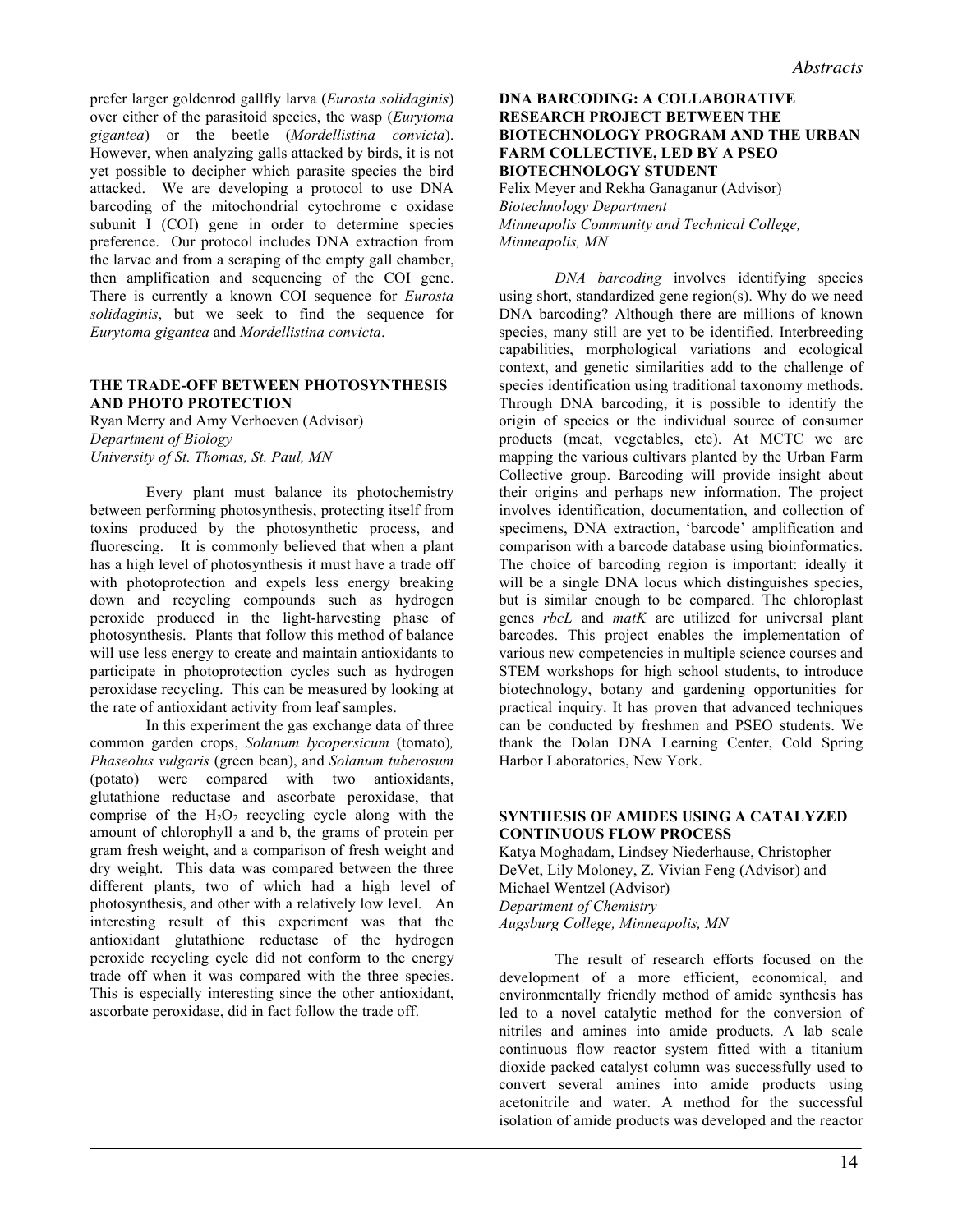conditions optimized. The conversion rates of investigated amines demonstrate improved efficiency and comparable yields to cited literature values.

# **ACTIVITY PATTERNS IN THE GLOBUS PALLIDUS, THALAMUS AND SUB-THALAMIC NUCLEUS IN AKINETIC-RIGID AND TREMOR PREDOMINANT PARKINSONIAN PATIENTS**

Shane Nebeck<sup>1</sup>, Abirami Muralidharan<sup>2</sup>, Diane Kachel<sup>2</sup>, Kenneth Baker², and Jerrold Vitek² *¹College of Biological Science and ²Department of Neurology University of Minnesota Twin Cities, Minneapolis, MN*

**Introduction:** Parkinson's disease (PD) is characterized by a loss of dopamine producing cells in a brainstem nucleus called the substantia nigra pars compacta. The loss of these cells impacts the function of several brain regions, especially the basal ganglia structures, which are intimately involved in voluntary movement control as well as cognition and other functions. Tremor in the extremities, stiffness of joints, gait and balance problems are some of the cardinal motor symptoms of PD. However, the exact combination of symptoms (both motor and non-motor) expressed in a patient and its severity varies from person to person. Imaging studies have shown differences in the dopamine uptake patterns in the basal ganglia nuclei between the various parkinsonian phenotypes.

**Objective:** This study aims to quantify the physiological changes in the activity patterns of neurons in the globus pallidus and subthalamic nucleus and to contrast the changes between various PD phenotypes. The STN and pallidum are of specific interest because deep brain stimulation (DBS) therapy or lesioning in these structures has shown to be effective in minimizing many of the motor symptoms of PD.

**Methods:** Patient's enrolled for DBS or lesion surgery to alleviate parkinsonian symptoms were identified from a movement disorders database. Patients for whom both the complete OFF medication unified Parkinson's disease rating score (UPDRS) and electrophysiology data from the globus pallidus or STN were available where included in this study. Patients were sorted into the tremor dominant or akinetic rigid group based on their UPDR score. The average scores relating to tremor symptoms were divided by the average rigidity and posture scores to create a ratio. Patients were then put into groups according to their ratio score. The times of occurrence of action potentials from single neurons were identified from the electrophysiology records. These timestamps were used to calculate the average discharge rate of the cell and to identify and quantify the presence of bursting and oscillatory activity.

**Results:** A total of 61 patients have been identified from the database. 23% (n=14) patients were characterized as tremor-dominant and 77% (n=47) as akinetic-rigid. A total of 40 electrophysiology recordings from the pallidum and 27 from the subthalamic nucleus (STN) are available for the tremor- dominant group. For the akinetic-rigid group 305 and 145 cells are available from the pallidum and STN respectively. We are currently in the process of quantifying and comparing the neuronal activity patterns.

**Discussion:** The Underlying mechanisms that result in PD are still unclear. It is also unknown why deep brain stimulation has the therapeutic effect that it does. An understanding of the changes in basal ganglia structures during PD and specifically the differences between the different subsets of PD will enable us to further our understanding of how PD develops. Measuring the different firing patterns may also help us understand the physiological mechanism behind DBS benefits and help physicians target the best structures to maximize the therapeutic effects of DBS.

#### **CONFIRMATION OF THE KEY REGULATORY SITES IN THE PROMOTER AND 3'-UTR OF ZEB-1** Lindsay G. Nelson, and Dr. Bynthia Anose (Advisor)

*Department of Biochemistry and Molecular Biology Bethel University, St. Paul, MN*

One of the key hallmarks of cancer is the multistep process of invasion and metastasis. The relationship between these to processes is important for an understanding of the biology and mechanisms of cancer. One of the mechanisms for a metastatic cancer is through epithelial mesenchymal transition (EMT). In EMT, epithelial cells depolarize and acquire a mesenchymal phenotype. Previous research has shown the ZEB1 gene to be a contributor to tumor progression in metastatic types of cancer. The ZEB1 gene, which is expressed in all cell types, is over expressed in metastatic cancers. This research investigated the regulatory regions of the ZEB1 gene. The purpose of this research was to investigate regulatory regions of the ZEB1 gene, the promoter and 3'-UTR, in primary and metastatic breast cancer. Characterization of these regulatory regions will help to determine what mutations exist between the primary and metastatic tumors and affect the binding on transcription factors and miRNA.

# **IRON DEFICIENCY DURING BRAIN DEVELOPMENT INDUCES EXPRESSION OF GENES INVOLVED IN NEOVASCULOGENESIS**  Thu An Nguyen, Stephanie Santarriaga, Thomas Bastian, Grant Anderson (Advisor) *College of Pharmacy*

*University of Minnesota, Duluth MN*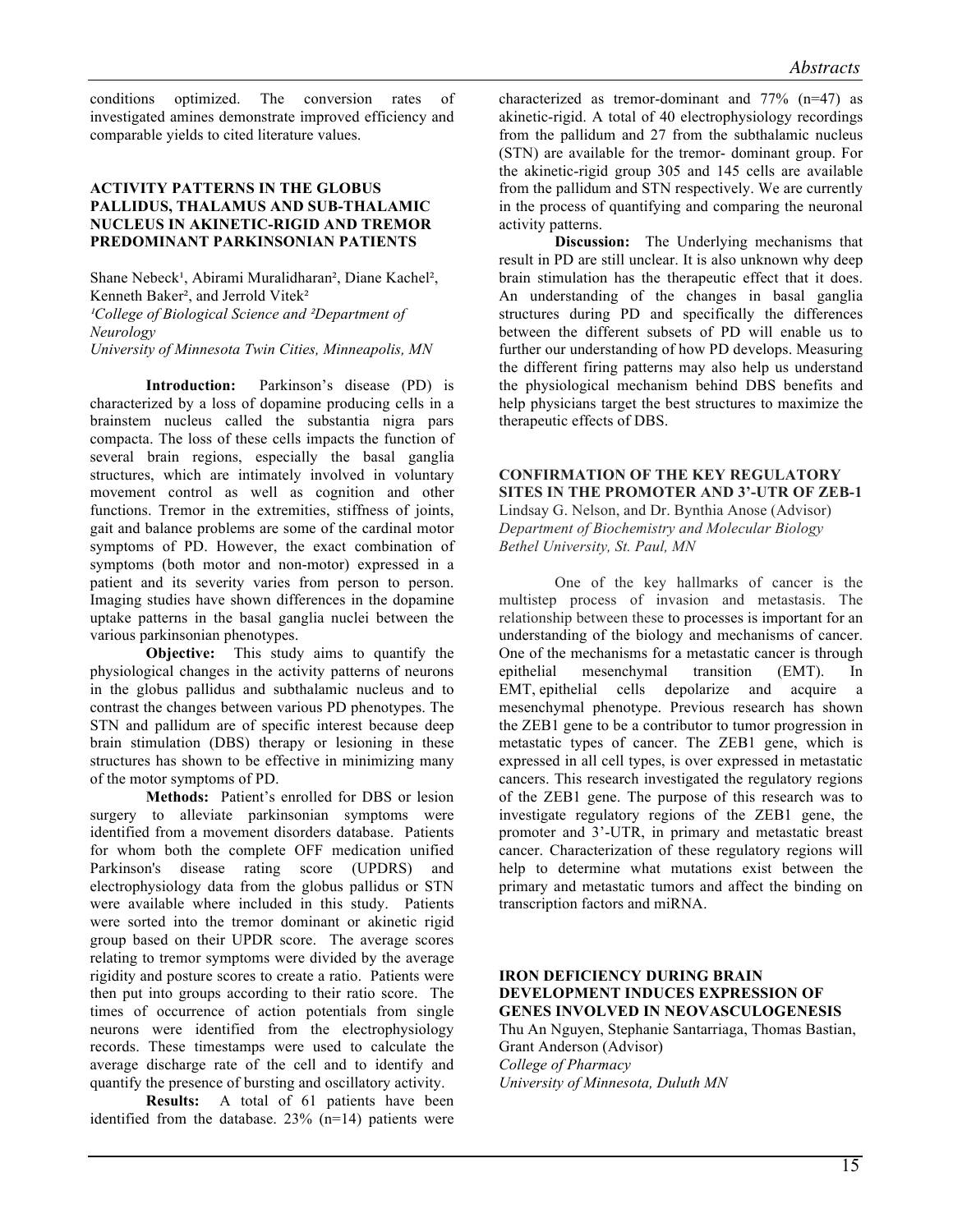*Abstracts*

Anemia is a condition in which blood oxygen carrying capacity is reduced due to low hemoglobin level. According to the World Health Organization, more than one billion people worldwide are affected by anemia. Anemia can lead to tissue hypoxia, a health problem in which there is an inadequate oxygen supply in the body. The primary cause of anemia is iron deficiency, which results in a nutritional disorder called iron-deficiency anemia (IDA). IDA has its most profound effect on the developing fetus/infant leading to defects in brain development and poor cognitive outcomes. In the brain, hypoxia induces a compensatory increase in blood vessel outgrowth. Here, we hypothesize that iron deficiency leads to brain hypoxia and therefore induces new blood vessel growth in the neonatal brain. To test our hypothesis, we measured the mRNA levels of genes associated with hypoxia-mediated neovasculogenesis. Pregnant rats were rendered iron deficient (FeD) from early gestation through postnatal day 10, 12 and 15 (P10, P12 and P15) and mRNA expression of several genes expressed specifically in brain endothelial cells were assessed by qPCR. FeD increased the expression of endothelial cell marker genes, *glucose transporter 1* (Glut1), *von Willebrand factor* (Vwf) and neovasculogenesis associated genes, *vascular endothelial growth factor* (Vegf), Vegf receptor (Flk1), *chemokine (C-X-C motif) ligand 12* (Cxcl12) and *angiopoietin 2* (Ang2), in the whole brain of P12 rats. In the hippocampus and cerebral cortex of P10 and P15 rats, FeD also increased Glut1, Vwf, Vegfa, Flk1, Cxcl12 and Ang2 expression compared to controls. Finally, fluorescent immunohistochemistry, using a Glut1 primary antibody, demonstrated that FeD leads to a 42 and 57 percent increase in vessel density in the hippocampus and cerebral cortex, respectively. These results suggest that FeD induces blood vessel growth in the developing neonatal brain. Since delivery of nutrients to the brain is critically important for normal development, these findings open a new avenue of research on the impact of FeD on the developing brain.

# **RAP1A AND RAP1B GENE EXPRESSION IN HUMAN CELLS: CELL TYPE- AND CELL CYCLE-SPECIFIC EXPRESSION**

Amy Niemela and Jennifer Cruise (Advisor) *Department of Biology University of St. Thomas, St. Paul, MN*

Rap genes are of interest due to their involvement in a multitude of proposed signaling pathways including those affecting cell-to-matrix adhesion and apoptosis. A clear understanding of the roles of these genes has been hampered by what appears to be cell-type-specific differences in their expression. Expression of Rap1A and Rap1B genes in human cell lines was studied using real time reverse transcription polymerase chain reaction (quantitative RT-PCR). Human fibroblastic cells were used to prepare a pooled RNA sample to use as a reference within each sample run. Human cell lines were cultured in the absence of growth factors until growth arrest, to relate gene expression to the cell cycle. A breast epithelial carcinoma line, MCF-7, a relatively normal breast epithelial line, MCF-10A, and a prostate carcinoma cell line, LnCap, were cell lines of particular interest, but other human cell lines were studied as well. Average Rap1A expression was greater than Rap1B in all cell lines. For most lines, we saw no distinct expression patterns for either gene, as cells were growth arrested. However, in breast epithelial cells, Rap1A expression appears to be diminished in the absence of growth factors, while Rap1B expression increases with growth arrest. Further experiments are in process to compare baseline Rap1A and Rap1B expression for cell lines of interest. This project has set up a biological model of the expression of native Rap1A and Rap1B under different growth conditions. From here we can compare core promoter and enhancer constructs engineered into the same human cell lines to see if they exhibit similar expression patterns. This will allow us to identify the DNA sequences that control expression of these genes.

# **FOLLOWING MIQE GUIDELINES FOR REAL-TIME QUANTITATIVE PCR**

Charis Noteboom and Bynthia Anose (Advisor) *Department of Chemistry Bethel University, St. Paul, MN*

Reverse Transcription Quantitative Polymerase Chain Reaction (RT-qPCR) is a molecular technique that allows the quantification of minute amounts of nucleic acid material. It has gained popularity over the past decade because of its known sensitivity, specificity, and reproducibility. qPCR differs from traditional PCR in that quantitative measurements are taken after each amplification step. Despite its great potential, qPCR is rarely utilized effectively due to numerous stages where error can be introduced. Areas of error include poor RNA quality before reverse transcription, improper primer design, and inadequate selection of reference genes. Because of this, minimum guidelines have been established (MIQE) to ensure that data obtained by RTqPCR are legitimate and reproducible. Following these guidelines, it has been determined that the expression of Zinc finger E-box Binding factor 1 (ZEB1), a putative metastasis biomarker, increases by greater than 50 % in a metastatic breast tumor relative to the corresponding normal breast tissue.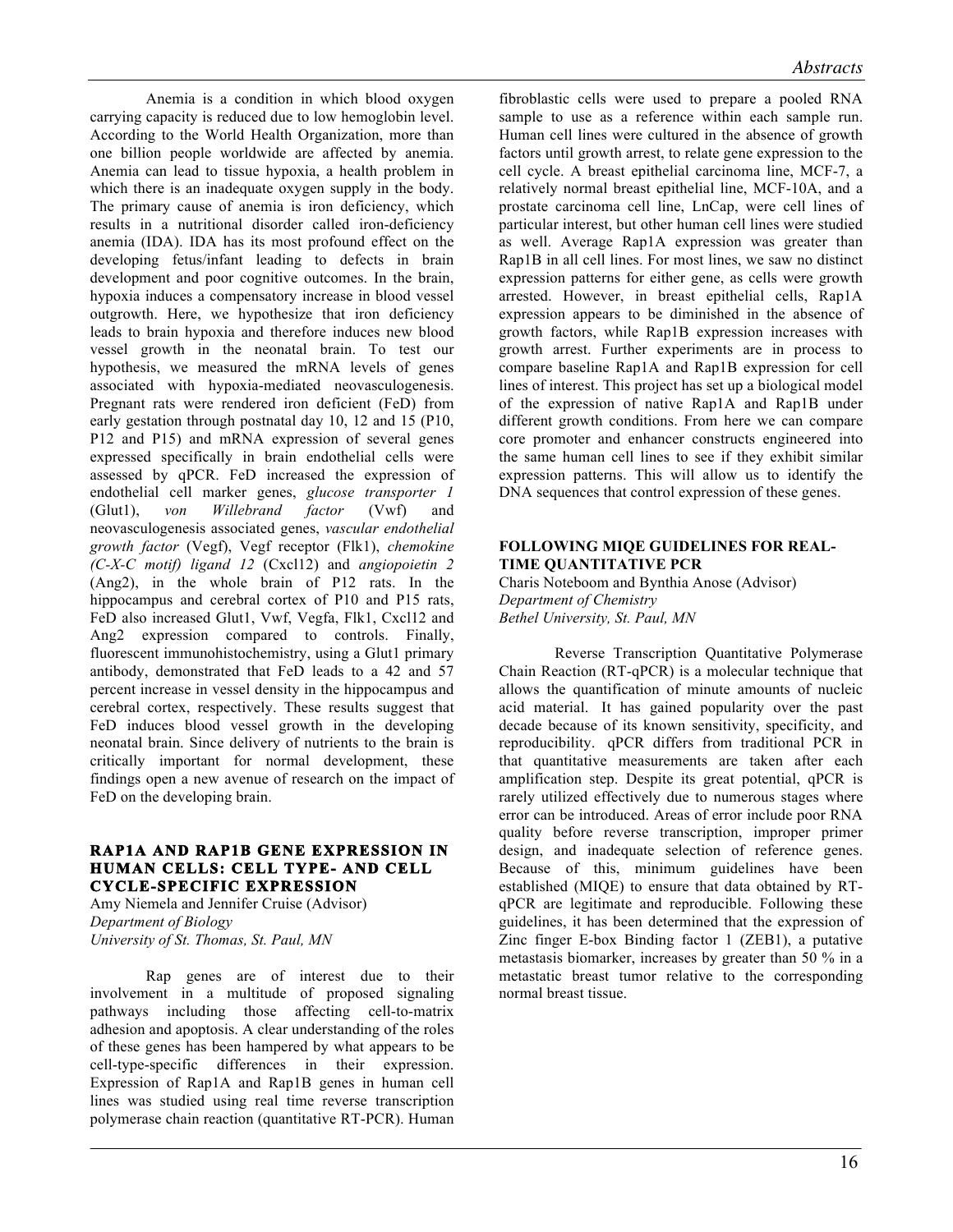# **STUDYING BRAIN ACTIVITY DURING PERCEPTION: A COMPARISON OF CORRELATIONS ACROSS STATES OF PERCEPTION**

Charles J. Olson and Dr. David Crowe (Advisor) *Department of Biology Augsburg College, Minneapolis, MN*

Visual stimuli can be processed by the brain without reaching a state of consciousness. A previous experiment in our laboratory demonstrated that subjects shown an annulus made up of randomly-moving dots sometimes perceive a rotary motion of the dots, and at other times perceive no motion. This experiment revealed that patterns of brain activity were more stable during perception. The hypothesis for this study was that this stable state is accompanied by, and perhaps mediated by, an increase in connectivity between areas of the brain. This theory was tested by measuring, via magnetoencephalography (MEG), the amount of correlated brain activity during periods when subjects perceived rotary motion and periods when they did not. It was found that the correlations between activity of MEG sensors was not significantly higher during states of perception. Additionally, inhibitory feedback from the front of the brain to the early visual areas during perception was found.

# **BIOGEOGRAPHY OF MITE HARVESTMEN (ARACHNIDA: OPILIONES: CYPHOPHTHALMI) IN EASTERN AUSTRALIA**

Zachary R Popkin-Hall and Sarah L Boyer (Advisor) *Department of Biology Macalester College, Saint Paul, MN*

Cyphophthalmi, commonly known as mite harvestmen, are a globally-distributed lineage of small arachnids that inhabit leaf-litter habitats. *Austropurcellia* Juberthie 1988 is a genus of mite harvestmen known from numerous localities in Eastern Australia, with its distribution centered in the Wet Tropics. We describe new species of *Austropurcellia* from museum lots; each new species is known from only a single to a few collections and few specimens. The new species greatly expand the range of the genus to almost the entire east coast of Queensland and clarify a cryptic species complex in the vicinity of Daintree National Park in the far north. We present a new distribution map of the genus and discuss the importance of the Burdekin Gap and Black Mountain Corridor to its current distribution. In addition, we integrate morphological data with currently available phylogenetic data to present as complete a picture as possible. We have reached a solid understanding of the biogeography and morphological variation of mite harvestmen in Queensland based on currently known samples, but that understanding would be greatly augmented with the addition of more genetic data from many of these new species and additional sampling in southeastern Australia, extending throughout Queensland but also into New South Wales.

#### **QUALITATIVE EFFICACY OF BACTERIOPHAGES AGAINST** *Staphylococcus epidermidis*

Wesley Powers, Kassandra Remmel, Mitchell Le, Sharon Oldani, and Catherine Kirkpatrick (Advisor) *Department of Biology*

*University of Minnesota, Minneapolis, MN*

Antibiotic resistance is becoming an increasing threat to the human population, and an alternative form of treatment is needed. Bacteriophage therapy may be an effective alternative to the use of antibiotics to treat bacterial infections--especially in cases of antibioticresistant strains. In our experiment, we isolated strains of *Staphylococcus epidermidis* from four environmental sources: bovine mastitis, primary effluent, activated sludge, and residential water. Out of dozens of candidates screened, only a select few were positively identified as *S. epidermidis* by means of differential and selective testing (at least one from each environmental source). Attempts to isolate and concentrate phage from the respective environmental sources were made, however, we were unable to enrich the phages to a high enough concentration for the use in efficacy trials. Phages specific to *S. epidermidis* were obtained from Dr. Vijay Aswani of the Marshfield Clinic in Wisconsin and tested against the isolates to examine the efficacy of bacteriophages against isolated *S. epidermidis* strains. Qualitative efficacy was determined as one of the acquired phages (P5E) was effective against an isolated vancomycin-resistant strain of *S. epidermidis* (AS6-C1-L).

# **IDENTIFICATION OF MIDGUT BACTERIAL FLORA OF THE PITCHER PLANT MOSQUITO (***Wyeomyia smithii***) LARVAE BY 16S RRNA, RECA, AND GYRB GENE SEQUENCE ANALYSIS**

Samuel Melchior, Zoey Armstrong, Hannah Rorvick, Jackie Jaspers, and Tamara Mans (Advisor) *North Hennepin Community College Brooklyn Park, Minnesota*

The purple pitcher plant, *Sarracenia purpurea*  L., is a mixotrophic hydrophyte native to North America bogs and fens. The modified leaves of this plant collect rainwater which captures arthropods as a supplemental source of nutrients. Although this system traps and kills a wide variety of insects for the plant, *Wyeomyia smithii*, the pitcher plant mosquito, reproduces exclusively within pitcher plant fluid (phytotelmata).

The bacterial community of pitcher plant phytotelmata has been extensively characterized, and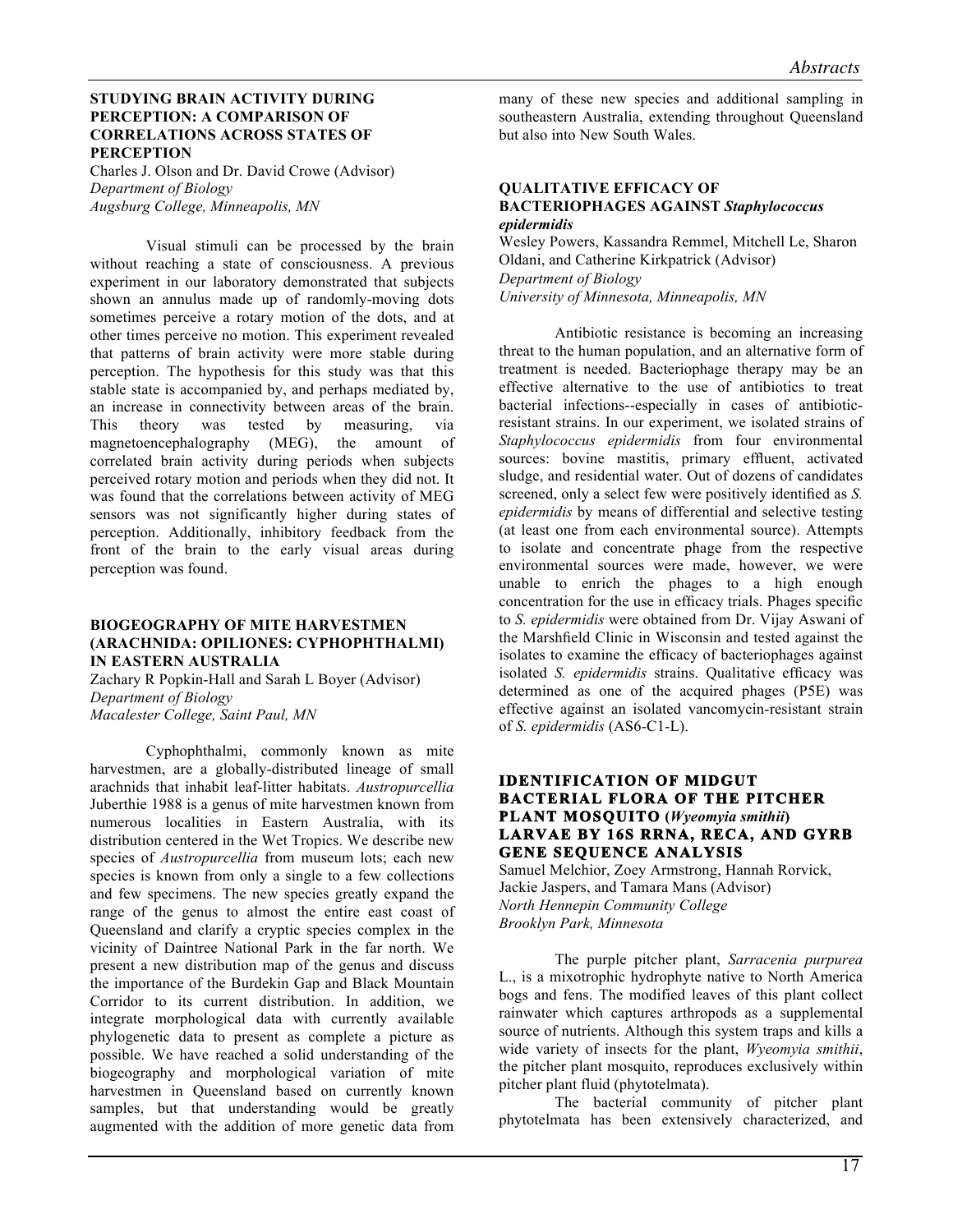continues to be studied as a model of microhabitat ecology. However, the impact of *Wyeomyia smithii* on the microbial flora of this environment has not been established. In an effort to better understand the relationship between the phytotelmata prokaryote flora and *Wyeomyia smithii* larvae, we attempted to isolate and identify the dominant, culturable bacterial species found in the midgut contents of *Wyeomya smithii* larvae from pitcher plants collected from a central Minnesota bog. In this study, 16S rRNA, *rec*A, and *gyr*B genes were amplified from the fifteen most common midgut isolates. Amplicons from all three genes were then sequenced and compared to genomic databases for identity matches.

# **INVESTIGATION OF THE GROWTH MECHANSIM OF TIN WHISKERS**

Luke Rustad and Ken Rohly (Advisor) *Department of Chemistry Bethel University, St. Paul, MN*

Increased environmental regulation of lead has led to increased use of tin as a replacement in solders for circuit boards. From the copper-tin interface tin whiskers can grow and potentially cause electronic malfunctions. This focus of this work is on the dynamics of the coppertin boundary layer interfacial forces. Several different layering techniques used in practice include electroplating, hot-melting (soldering), and mechanical force. Electroplating was found to be most successful at reconciling the two layers with a bath containing stannous methanesulfonate as a tin source, vanillin as a brightener and Triton X-100 as a wetting agent.

#### **A SPATIAL SURVEY OF METHANOGENESIS IN MINNESOTA STREAMS**

Karin L. Sather, Melissa Songpitak, and Dr. John Schade (Advisor) *Department of Biology*

*St. Olaf College, Northfield, MN*

Recent research in biogeochemistry has been focused on greenhouse gases (GHG). Though  $CO<sub>2</sub>$  is regarded as the dominant GHG, methane is also prevalent, with a global warming potential of 25 times greater than that of  $CO<sub>2</sub>$  on a 100-year time horizon (IPCC, 2007). While methanogenesis is widely explored in the context of wetlands, information regarding methanogenesis in streams is sparse (Ortiz-Llorente et al., 2012). Agricultural runoffs load nutrients into streams and can potentially lead to increased sedimentation, creating a favorable anoxic environment for methanogenesis (Harrison et al., 2012; Karakashev et al., 2005). The purpose of this study was to survey methane concentrations and water quality in streams across Minnesota. From this survey, we wish to discern stream characteristics that are associated with high methane

#### concentration.

Data was collected during the fall from 30 sites for dissolved methane concentration, physical stream characteristics, and dissolved nutrients. Gas samples were analyzed using gas chromatography. Methane production was modeled using multiple linear regression as a function of stream characteristics. While there was variation in methane concentrations, the highest stream methane concentration detected was 457.500 ppm, with a mean of 50.950ppm. Methane concentration was most strongly associated with sediment type, flow rate, and dissolved oxygen. The strong association between fine sediment and high methane concentration implies that more effort should be dedicated to understanding methane production in streams, especially in an agricultural context.

# **ROLE OF ENVIRONMENT AND COMPETITION ON AMMOPHILA INVASION OF WEST COAST DUNES**

Derek Schmidt and Aaron David (Advisor) *Ecology and Environment University of Minnesota, Minneapolis, MN* 

Invasive species are species that have adverse effects on habitats and bioregions where they are present in an economic, environmental, or ecological manner. Lately, the introduction and spread of the invasive grass species *Ammophila arenaria* and *Ammophila breviligulata* has posed serious economic issues as well as ecological issues along the Pacific Coast in the US, and this invasion has been coined the "*Ammophila* problem". Differing growth patterns and changing ecosystem dynamics have been noted since the *Ammophila* problem first began, and dramatic changes in dune morphology as well as biodiversity on the dunes are the most drastic changes associated with the invasion. Coastal communities have taken great strides to control the invasion by removing large amounts of *Ammophila* grasses in an attempt to restore the dunes to their original condition and this leaves large areas of high disturbance on both the front and back of the dunes. We were curious as to how dune position, competition, and species factors on the fitness measures of the grass species *Ammophila arenaria*, *Ammophila breviligulata,* and *Elymus mollis.*  These conditions were varied over a four-month period spanning from May to August of 2012 under natural outdoor conditions along the northern Oregon coast. Competition reduction factored with species significantly increased the total biomass of *A. arenaria* as well as *E. mollis* whereas *A. breviligulata* was exhibited no significant change in biomass (P = 0.0427 for *A. arenaria*;  $P = 0.0402$  for *E. mollis*). In addition, the above ground biomass was significantly increased all three species as a result of competition removal  $(P = 0.0217)$ . The environmental effect was assessed by examining fitness measures of the grasses on the foredune and on the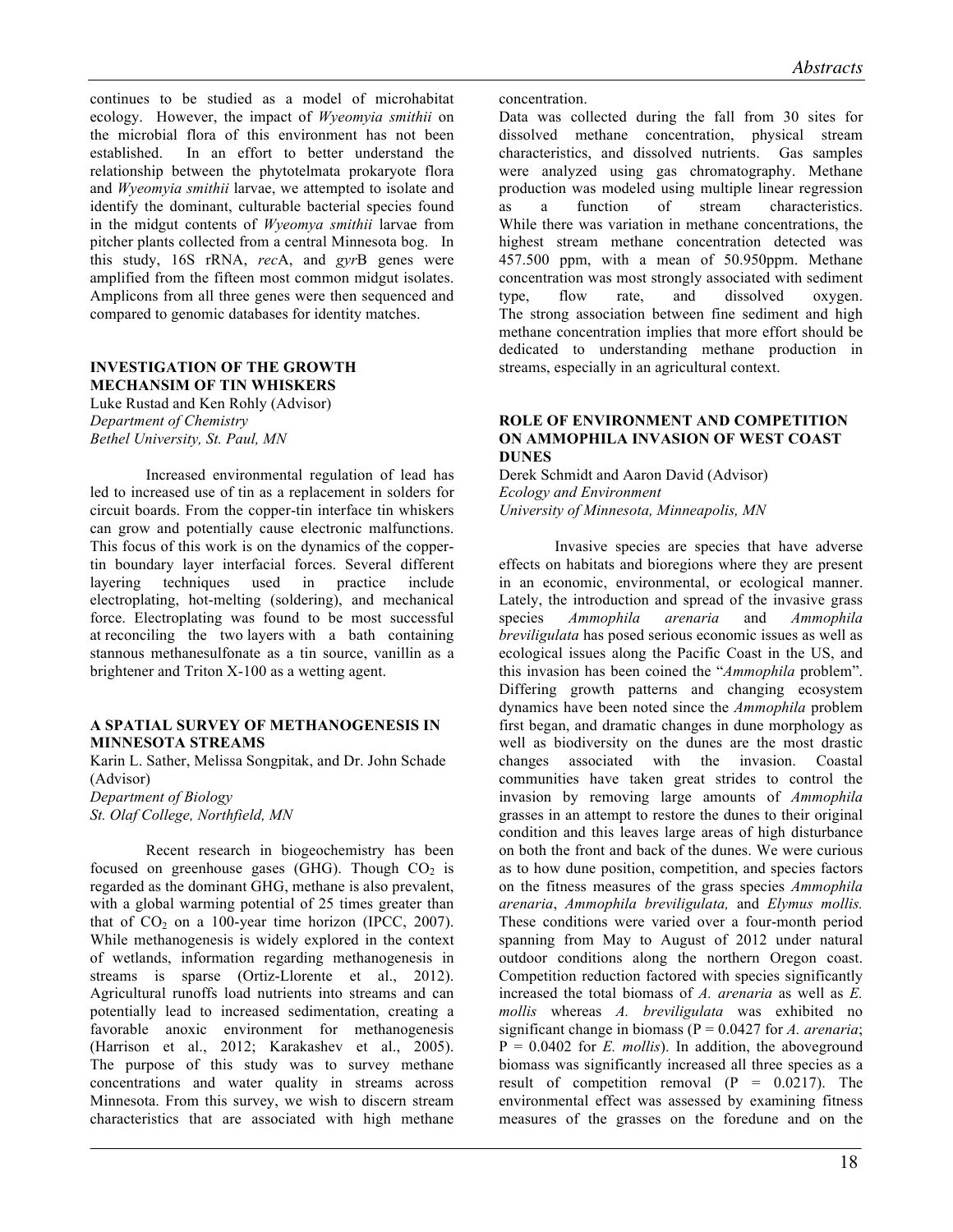backdune, and results suggested that environment had no significant effect on either of the three grass's total biomass  $(P = 0.398)$ . The lack of effect due to the environment is speculated to be a result of the diverse competitors in the backdune and foredune. The implications of accelerated biomass production in *A. arenaria* and *E. mollis* are discussed in relation to the *Ammophila* removal efforts that are taking place along the Oregon coast, and predictions are made regarding the future of the coastal dune biodiversity.

#### **DEVELOPMENT OF TOOLS TO STUDY AND REGULATE GENE EXPRESSION IN** *Daphnia magna*

Peter R. Schmit, and Dr. Matthew L. Beckman (Advisor) *Department of Biology Augsburg College, Minneapolis, MN*

The crustacean *Daphnia pulex* has recently had its genome sequenced, which revealed over 30,000 genes. A closely related species that is the focus of much study in environmental toxicology is *Daphnia magna*, but one problem is that methods for gene characterization are not well developed in either organism. One method of characterizing genes is the use of RNA interference (RNAi), which uses short segments of RNA and the organism's cellular machinery to reduce the expression of specific genes. Using homology searchs and PCR, known genes in the dopamine pathway from the fruit fly *D. melanogaster* and *D. pulex* were used to clone gene fragments from *D. magna*. In addition partial fragments of the *distalless* gene, which has been implicated in appendage formation in other organisms, and has been shown to control *Daphnia magna* 1<sup>st</sup> and 2<sup>nd</sup> antennae lengths, were also isolated and used for RNAi. Here I report on the successful isolation of various dopamine neuron specific gene fragments. These gene fragments were for *in vitro* synthesis of dsRNA, which was used for RNAi. Early stage *D. magna* embryos were extracted from pregnant females and injected with these various dsRNA molecules. This work has led to the successful cloning of genes from *Daphnia magna* and the beta testing of a micro-injection method as a way of introducing dsRNA to *D. magna* embryos.

# **CHARACTERIZATION OF GLYCOSAMINOGLYCANS AND THEIR INTERACTIONS WITH TAT PEPTIDE TO INCREASE DRUG SPECIFICITY**

Amber Schoenecker, and Dr. Lisa E. Prevette (Advisor) *Department of Chemistry University of St. Thomas, St. Paul, MN*

The interactions between cell-penetrating compounds (CPCs), positively charged molecules that can cross cell membranes, and glycosaminoglycans (GAGs) are not well understood, but could be exploited for drug design and development. The goal of this study was to compare the binding interactions and thermodynamics between trans-activating transcription factor (TAT) peptide, and four negatively charged GAGs using isothermal titration calorimetry (ITC). GAGs are harvested from biological sources, making them widely polydispersed. A colorimetric assay employing 2,3 dimethylmethylene blue was designed to quantify the density of negative charge on each GAG. Twodimensional nuclear magnetic resonance (NMR) spectroscopy and high-performance liquid chromatography (HPLC) were used to support the results of the colorimetric assays. GAG characterization has led to the conclusion that TAT affinity is dependent upon GAG charge density and hydroxyl stereochemistry. Understanding the preferential affinity of CPCs to certain GAGs could aid in cellular delivery of CPC-conjugated drugs by improving drug targeting and specificity.

# **COMPARISON OF** *Peromyscus leucopus* **AND** *P. maniculatus* **DENSITIES ON VARIOUS PRAIRIES AND FOREST SITES THROUGH THE USE OF CELLULOSE ACETATE ELECTROPHORESIS ON ALLOZYMES OF SALIVARY AMYLASE.**

Hannah Schradick, Katelyn Schneider, Madeline Johnson, Michael Rose, and Joseph C. Whittaker (Advisor) *Department of Biology Concordia College, Moorhead, MN*

Over the summer of 2012, we conducted small mammal trapping on Concordia College's Long Lake Field Station, which has several recently restored prairie plots, as well as trapping preserved prairie sites such as Bluestem Prairie (Clay Co.), Neal Wildlife Management Area (Norman Co.), and forested sites at Minnesota State University Moorhead (MSUM) Regional Science Center (Clay Co.). Our goal was to compare *Peromyscus leucopus* and *P. maniculatus* densities on the forest and prairie sites. Data analysis was conducted with the use of Cellulose Acetate Electrophoresis on allozymes of salivary amylase in order to differentiate between *Peromyscus leucopus* and *P. maniculatus.* At this point in the research there is a lower prevalence of *P. maniculatus*  with 54 samples identified compared to *P. leucopus* with 83 samples identified. Data indicated a higher prevalence of *Peromyscus maniculatus* over *P. leucopus* in prairie sites and the opposite in forested sites. These results may indicate ecological replacement of *Peromyscus maniculatus* by *P. leucopus* in forest sites in Minnesota.

#### **THE SIGNIFICANCE OF THE PROTEIN PHOSPHATASE 1H (PPM1H) GENE IN COLORECTAL CANCER (CRC)**

Rutendo Sigauke and Jodi Goldberg (Advisor) *Biology Department*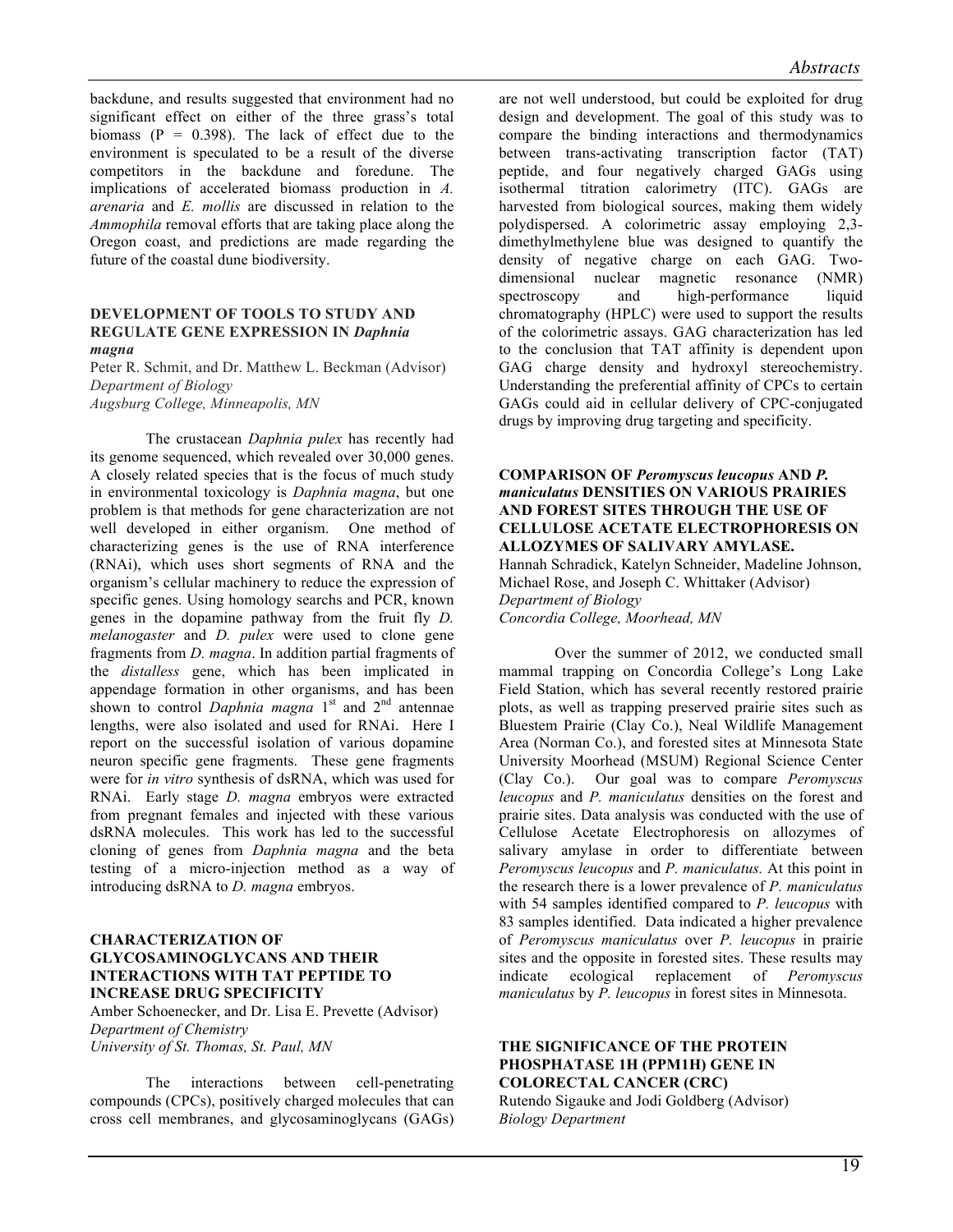#### *Hamline University, St. Paul, MN*

A transposon based mutagenesis system was employed to identify genes that are involved in the initiation of colorectal cancer (CRC) in mice. This screen identified dozens of genes that could be involved in CRC development, including genes known to initiate CRC (e.g. APC) as well as novel genes. One gene identified, Ppm1h gene is a tumor suppressor that had not previously been identified as a CRC associated gene. This research investigates the role and significance of the Ppm1h gene in human CRC using short hairpin RNA fragments (shRNA) to knock down Ppm1h gene expression in the CRC cell line, DLD-1. Cells transfected with empty vector plasmids were used as a negative control. Cell death in DLD-1 CRC cells was induced with 5- Fluorouracil (5FU), an anti-metabolite, at different doses. Apoptosis was measured using Annexin V-FITC, which binds to phosphatidylserine, and fluorescently tags cells in the early stages of apoptosis. Cells were simultaneously stained with Propidium Iodide (PI) to select for necrotic cells. Results obtained were inconclusive; however there may have been a some resistance to apoptosis in cells in which the Ppm1h gene expression was silenced. This was overall consistent with the hypothesis that suggests that Ppm1h is a tumor suppressor. Mutations in this gene can cause resistance to cell signals that initiate apoptosis in CRC cells among other signaling pathways. Further research in other cell lines is yet to be done to confirm these observations.

# **HUMAN AIRWAY EPITHELIAL SECRETIONS INHIBIT THE FORMATION OF**

*Pseudomonas aeruginosa* **BIOFILMS**

Alexander W Sorum\*, Allison M Zank\*, Jennifer L Bankers-Fulbright (Advisor) *Department of Biology Augsburg College, Minneapolis, MN*

*Pseudomonas aeruginosa* is a ubiquitous opportunistic pathogen that rarely causes respiratory disease except in individuals with specific risk factors, such as cystic fibrosis (CF). The ability of *P. aeruginosa*  to readily form biofilms in vivo is associated with airway colonization in susceptible individuals. Thus, we hypothesized that non-CF airway epithelial cells secrete one or more compounds that inhibit *P. aeruginosa* biofilm formation. To test this, we modified and optimized a static biofilm assay and tested the ability of apical Calu-3 cell secretions to inhibit biofilm formation by the *P. aeruginosa* strain, PA14. PA14 formed robust biofilms after 18-24 hours, and biofilm formation was significantly inhibited in the presence of Calu-3 secretions. Preliminary experiments using secretions from a Calu-3 cell line not expressing the CF transmembrane regulator (CFTR) suggest that CF-like secretions do not inhibit PA14

biofilm formation. Thus, normal airway epithelial cells, but not CF-like epithelial

cells, appear to secrete one or more compounds that inhibit *P. aeruginosa* biofilm formation.

*This project was funded by the Augsburg College Undergraduate Research and Graduate Opportunities (URGO) Office, the Augsburg Sundquist Scholars Program, the Augsburg McNair Scholars Program, and the Augsburg Department of Biology. \*These two authors contributed equally to the project.*

# **CARDIAC RESPONSE TO VOLUNTARY EXERCISE IN DYSTROPHIC MICE**

Zachary J. Stevens, Susan A. Novotny, Michael D. Eckhoff, Tara L. Mader, Angela G. Greising, and Dr. Dawn A. Lowe (Advisor) *Department of Physical Medicine & Rehabilitation University of Minnesota, Minneapolis, MN*

There is an ongoing debate over whether or not exercise might benefit boys with Duchenne Muscular Dystrophy (DMD). The disease is characterized by a failure to produce the protein dystrophin, which inevitably leads to muscle deterioration. Because of this, treatment often focuses on maintaining mobility. However, the weakening of cardiac muscle is often the cause of death in patients with DMD. Previous research has shown that exercise actually benefits dystrophic skeletal muscle but less is known about the heart's response. This study tests the hypothesis that voluntary, low-intensity exercise causes no additional damage (such as fibrosis, deleterious hypertrophy, or other signs of cardiomyopathy) to dystrophin-deficient cardiac muscle. To investigate this, 4 week old mdx mice (the mouse model for DMD which lacks dystrophin) were assigned cages with (RUN, n=9) or without (SED, n=5) a running wheel for 8 weeks. Mice with access to wheels ran 2.0 to 7.4 km/24-hours. After the 8 week period, mice were sacrificed and hearts were examined histologically and biochemically for collagen content. Real-time PCR was used to measure changes in gene expression associated with fibrosis and heart failure. No data obtained has shown that voluntary exercise increases fibrosis or heart damage. However, further investigation of heart functionality is required after finding an upregulation of Myosin Heavy Chain Beta (an early sign of heart failure) in the RUN mice compared to the SED mice  $(p=0.014)$ .

# **SEPARATION AND DECTECTION OF HYDROXYL RADICAL OXIDIZED (TERT-BUTOXYCABONYL)-TRYPTOPHAN USING REVERSE PHASE HPLC-UV**

Matthew M. Syverson and Md Abul Fazal, Ph.D. (Advisor) *Department of Chemistry Saint John's University, Collegeville, MN*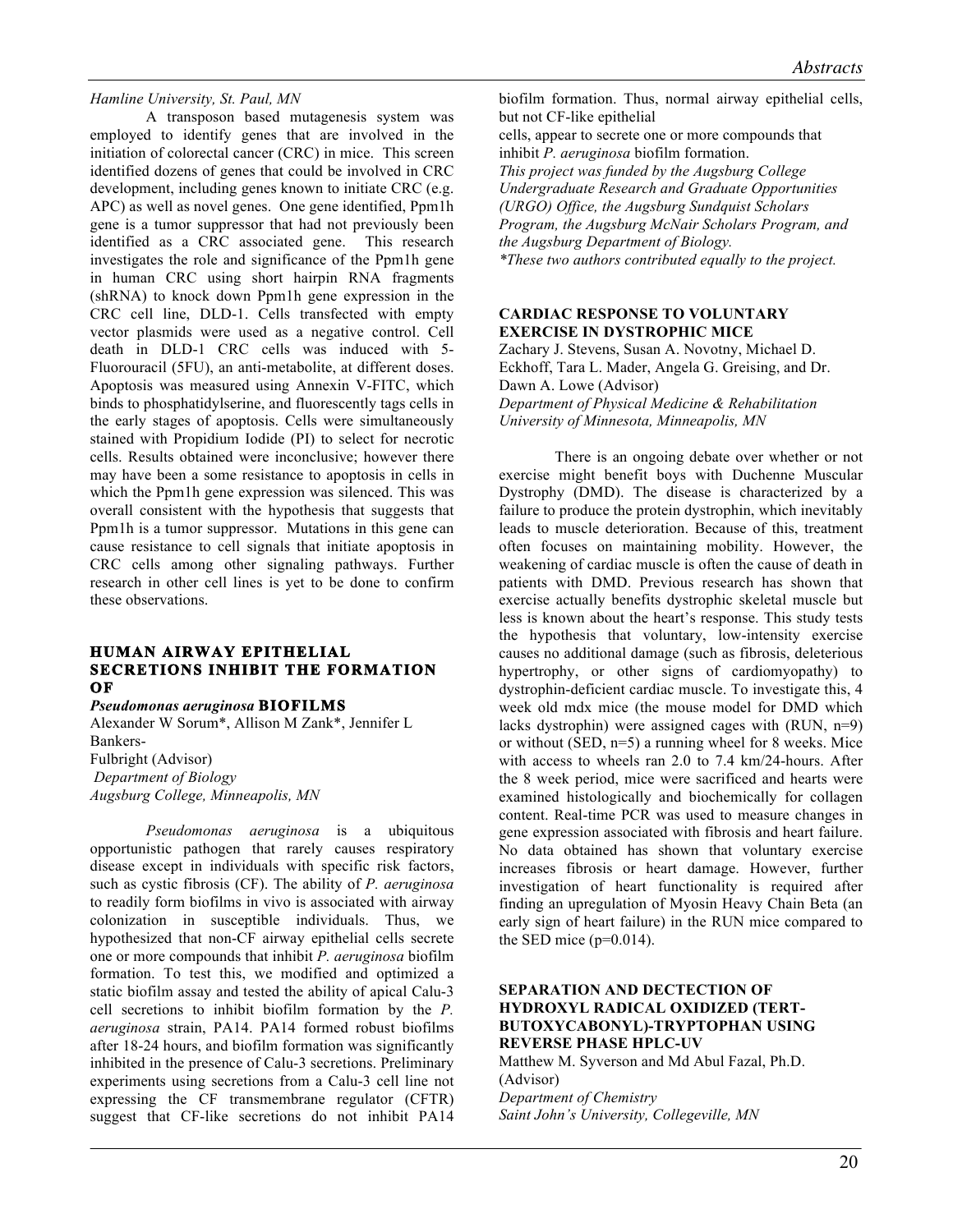The free radical oxidation of amino acids by reactive oxygen species (ROS) is related to protein misfolding and aggregation leading to many pathological conditions. However, simple methods for the separation and detection of oxidized amino acids in biological samples are not widely available. In this study, we used amine protected tryptophan as our model amino acid. Tryptophan was oxidized by a free radical hydroxyl group, generated from the Fenton reaction. The structure of the oxidized compound was determined using proton and carbon nuclear magnetic resonance spectroscopy, and infra-red spectroscopy. The oxidation mixture was separated by high pressure liquid chromatograph (HPLC) with UV detection at 220 nm and 280 nm. An HPLC gradient method was developed and optimized for separation of oxidation product from non-oxidized tryptophan in less than 35 minutes.

# **COMPARING NITRATE CONCENTRATIONS IN GROUNDWATER FLOWING FROM NON-TILL AND CONVENTIONAL FARM FIELDS INTO RICE CREEK**

Michael D. Thai and John Schade (Advisor) *Environmental Studies St. Olaf College, Northfield, MN*

Eutrophication, caused by high concentrations of nitrate, is a concern in much of the agricultural waterways around the world. In this study, the concentration of nitrate in groundwater flowing into Rice Creek from a non-till farm field through both prairie and woodland buffers was compared to groundwater flowing from a conventional farm field through a woodland buffer located across the stream. It was hypothesized that at equal distances from the stream the groundwater from the non-till field would have a smaller concentration of nitrate than that of the groundwater from the conventional farm field. Water samples were collected from groundwater wells on either side of the stream four times over the course of a month. The concentration of nitrate from each of the wells was determined using flow injection analysis. It was concluded that at an equal distance on either side of the stream the groundwater from the non-till field contained a smaller concentration of nitrate than that of the groundwater from the conventional field.

# **THE ROLE OF NEUROTRANSMISSION IN STRIATAL NEURON DEVELOPMENT**

Nick Theis and Loren Lanier (Advisor) *Department of Neuroscience University of Minnesota, Minneapolis, MN*

The striatum is a forebrain region buried beneath the cortex and is involved in regulating movement, motivation and reward. Abnormal striatal function is associated with Parkinson's and Huntington's disease and addiction. The striatum contains several neuron types, but primarily (~95%) Medium Spiny Neurons (MSNs). During development MSNs undergo major changes in electrophysiology and morphology. These changes are associated with normal maturation and are critical for normal function of the MSNs

Striatal MSNs receive a variety of neurotransmitter inputs, and themselves produce one of the adult nervous system's principle inhibitory neurotransmitters, GABA (which is similar to the substance GHB). Neurotransmitters are not only responsible for cell-cell communication: they can also modulate neural plasticity and serve as growth signals. Indeed, we are born with almost twice as many brain-cells as we need, and in the developing brain, the presence or absence of neurotransmission can determine whether a neuron lives or dies.

In this study we sought to determine whether neurotransmitters such as GABA mediate morphological changes, and consequently function, of MSNs during development. Cultured MSNs were chronically treated with neurotransmitter antagonists, and microscopy was used to assay MSN morphology at several time-points. Interestingly, blocking either glutamate or GABA altered neuronal morphology, but the effects were distinct from each other. Comparison with normal development suggests that the morphological changes mediated by GABA activity proceed those mediated by glutamate. Current experiments focus on determining the intracellular signaling pathways involved.

#### **DEVELOPMENT OF A METHOD TO QUANTIFY SUGARS, ALCOHOLS, AND ORGANIC ACIDS IN A FERMENTATION MIXTURE UTILIZING HIGH-PERFORMANCE LIQUID CHROMATOGRAPHY WITH UV-DETECTION**

Jacob J. Thelen and Dr. Rekha Ganaganur (Advisor) *Department of Chemistry Minneapolis Community and Technical College, Minneapolis, MN*

The primary goal of this research project is to develop a method employing high-performance liquid chromatography (HPLC) such that it can be adapted for implementation in a teaching laboratory. Quantification of key compounds of interest in a fermentation mixture by HPLC was chosen primarily because of its applicability to analytical, organic, and biochemistry concepts and for its relevance to biofuels and food/beverage industries. While refractive index detection (RID) is commonly utilized to monitor carbohydrate, alcohol, and organic acid content in fermentation mixtures, it is an objective of this project to utilize more commonly available UV-visible detection to quantify these analytes. In specifying the use of UVdetection for this project, a derivatization measure will need to be introduced in order to detect sugars as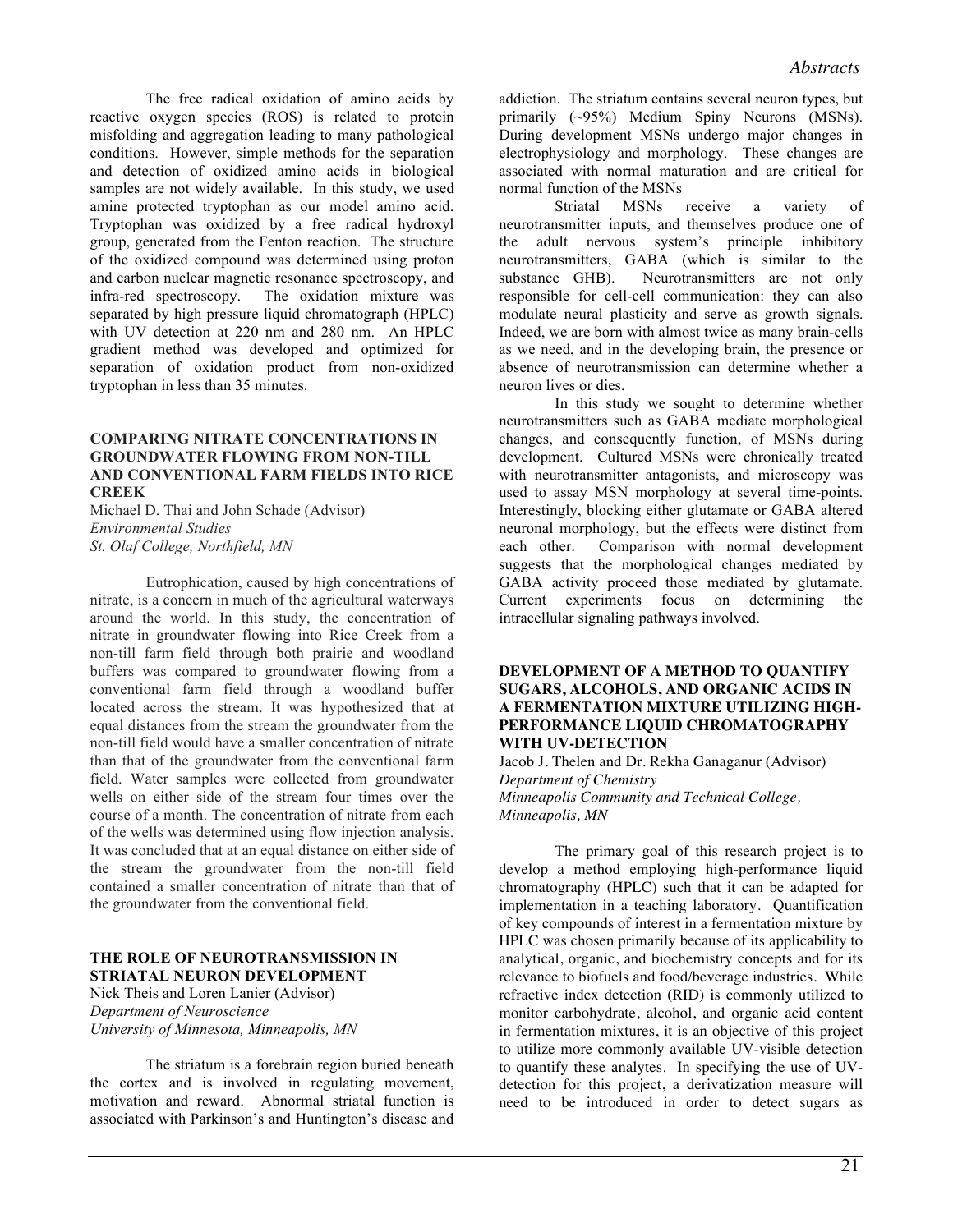carbohydrates lack a strong UV-absorbing group in their chemical structure.

#### **HIGHLY CYTOKINERGIC SPE-7 ANTI-DINITROPHENYL-IMMUNOGLOBULIN E, BUT NOT ε26, CAUSES ANTIGEN-DEPENDENT THERMAL AND MECHANICAL HYPERALGESIA**

Elena Tonc, Madison Mack, Tijana Martinov, Abigail Wetzel, Estela Shabani, Camilla Engblom, Evelyn Balsells, and Dr. Devavani Chatterjea (Advisor) *Biology Department Macalester College, St. Paul, MN*

SPE-7 and  $\varepsilon$ 26 are cytokinergic antidinitrophenyl IgE antibodies that initiate production of inflammatory cytokines independent of antigenstimulation *in vitro*. However, their *in vivo* effects have not been well characterized in mouse models. We tested these IgE clones in our models of thermal and mechanical hyperalgesia induced by passive antibody sensitization and antigen challenge. SPE-7 caused significant hyperalgesic responses for at least 6 hours following antigen challenge after sensitization, while ε26 caused only slight thermal and mechanical hyperalgesia at 1 hr that resolved after 3 hours following antigen challenge subsequent to sensitization. Responses to antigen challenge for both clones were accompanied by equivalent levels of histamine release and neutrophil influx and comparable increases in levels of inflammatory cytokines (TNF-α, IL-1β, IL-6, and CXCL1) in the paw tissue when compared to sham-sensitized or vehicle challenged groups. Neither clones stimulated antigenindependent cytokine production in the mouse hind paw. Therefore, we found that mast cells may be critical initiators of allergen-evoked hyperalgesia in mice, but these responses may vary by clone of antibody involved in the response. Therefore a consideration of the nature and repertoire of IgE antibodies produced during an allergic response is essential to elucidating their pathophysiological implications for various health outcomes including pain.

#### **CELLULAR DYNAMICS OF THE DRAINING LYMPH NODES IN MURINE MODELS OF ALLERGEN-INDUCED VULVAR PAIN**

Anna Trier, Tijana Martinov, Elena Tonc, Evelyn Balsells, and Dr. Devavani Chatterjea (Advisor) *Biology Department Macalester College, St. Paul, MN*

The role the allergic immune response plays in facilitating pain remains largely unexplored, particularly for chronic pain disorders where active inflammation may no longer be present. An example of such a condition is vulvodynia, a chronic vulvar pain condition with an unknown etiology, but associated with a history of allergies.

To investigate the role allergic events play in the transition to prolonged states of pain (mechanical hyperalgesia), our lab adapted the oxazolone induced contact hypersensitivity (CHS) model to the mouse vulva. This study investigates the cellular dynamics of the vulvar draining lymph nodes to identify key cellular events in this transition. 24 hours following three consecutive challenges, active inflammatory infiltrate is observed in the tissue and, in the draining lymph nodes, a significant increase in T and B cell numbers along with CD44+ cells was found. In contrast, following ten consecutive challenges, only a significant increase in B cells was seen in the draining lymph nodes 24 hours after the last challenge. Additionally, CD44 expression was only significant in non-T cells. Interestingly at this timepoint, perhaps due to an earlier inflammatory response in this more persistent model of allergen-induced hyperalgesia, a significant inflammatory infiltrate is not found in the tissue. This suggests B cells and CD44+ cells, particularly CD44+ expressed on non-T cells, are important components of the shift to persisting hyperalgesia that warrant further investigation.

# **THE EFFECTS OF VEGETATION ON PREDATION OF BIRD NESTS ON THE FOREST FLOOR**

Stephen Tyndel, Marta Lefevre-Levy, Clare MacMillen, Yuris Martinez, Dr. Michael Anderson, Dr. Jerald Dosch, and Dr. Mark Davis (advisor) *Biology Department Macalester College, St. Paul, MN* 

Bird abundance can be directly influenced by rates of predation. The Katharine Ordway Natural History Study Area oak forest in Dakota County has a very low abundance of ground nesting bird species. This is hypothesized to be due to the extremely high rates of predation that was noted in an earlier study at the site. The primary objectives of this study were to determine whether there are any microhabitats that might provide refuge for ground nesting birds in the forest and whether vegetation abundance, structure, and diversity may contribute to the risk of nest predation in certain areas of the forest. In two separate studies, we placed 140 ground nests in the forest containing one quail egg and one clay egg. In the first study 100 nests were placed regularly on a 200\*200m patch of the forest containing a variety of vegetation coverage. In the second study 40 nests were divided into 20 nests placed in high Garlic Mustard, *Alliaria petiolata,* (GM) density plots and 20 nests placed in low GM (NGM) density plots to determine whether this abundant nonnative plant may influence the risk of nest predation. Overall predation rates were very high with a two week nest survival probability of 0.069. High vegetation coverage seemed to play a significant role in decreasing nest predation rates, although not low enough to permit nesting success of ground nesting birds. GM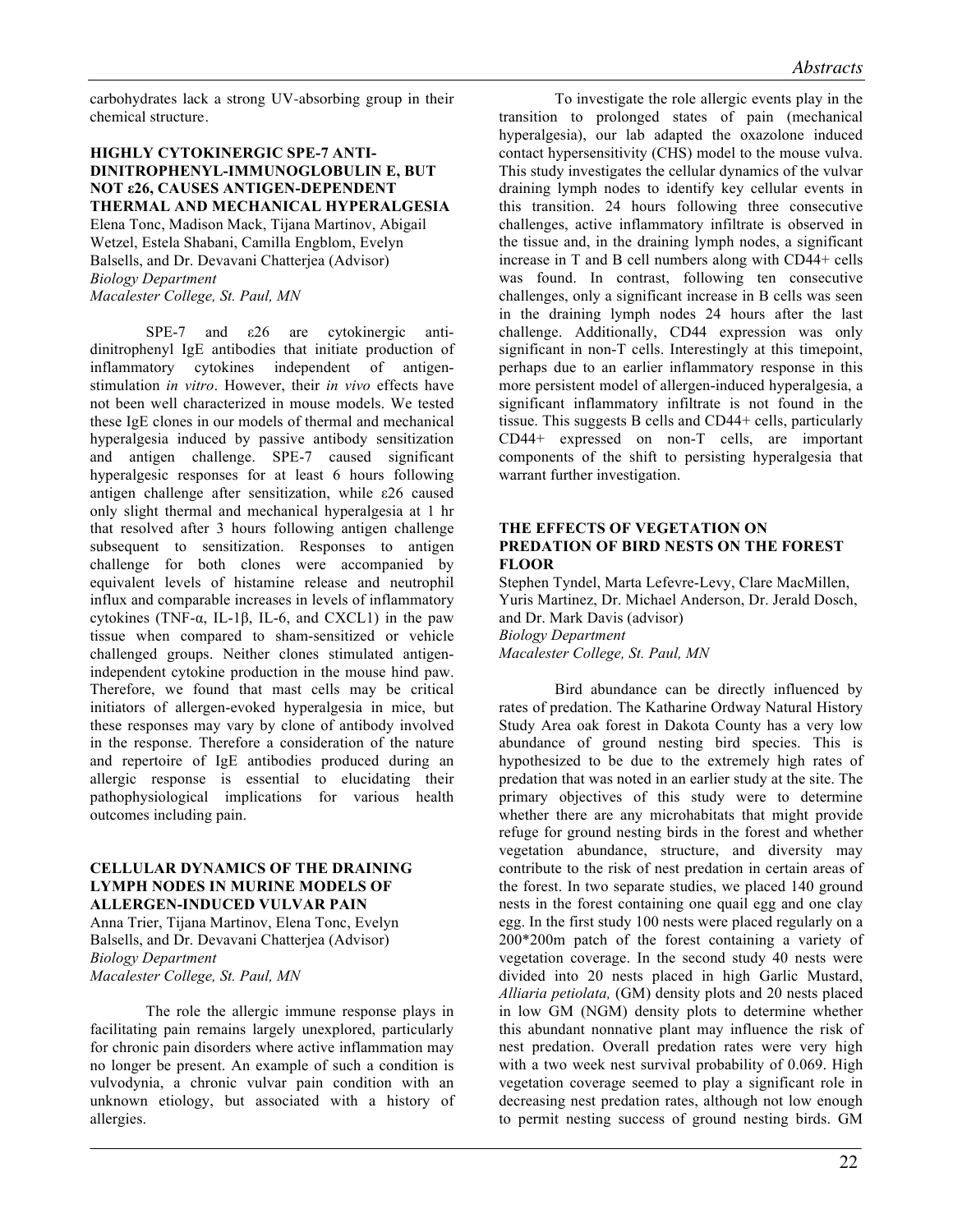does not seem to influence the risk of nest predation. Evidence points to raccoons and mice as primary predators.

# **EFFECTS OF PHYSICAL CO-CULTURE ON COMMUNICATION BETWEEN MAST CELLS AND ASTROCYTES**

Yiwen Wang, and Dr. Christy L. Haynes (Advisor) *Department of Chemistry University of Minnesota, Minneapolis, MN*

Mast cells are tissue-bound immune system cells that play important roles in allergic response and inflammation. In the central nervous system, the interactions between mast cells and neuronal cells such as astrocytes can have important implications for inflammatory diseases. This study aimed to investigate the effects of physical co-culture between mast cells and astrocytes on cell-cell communication using immortalized model cell lines to explore their role in immune responses. The secretory granules of mast cells contain an array of inflammatory mediators such as serotonin and *β-N*-acetylhexosaminidase. After appropriate stimulation, secretion of serotonin via regulated exocytosis in mast cells was quantified using HPLC, and *β-N*acetylhexosaminidase secretion was quantified using an absorbance assay. For both the release of serotonin and *β-N-*acetylhexosaminidase, results showed the activation of mast cells cocultured with astrocytes was significantly restrained when compared to mast cells cultured alone. This observation is currently in comparison with chemical co-culture effects on mast cell and astrocyte function and highlights the importance of mast cells participation in inflammation.

#### **THE DEVELOPMENT OF ORGANIC CHEMISTRY LABORATORIES FOR THE PICOSPINTM-45 PROTON NMR SPECTROMETER**

Ashley Waters and Michael Wentzel (Advisor) *Department of Chemistry Augsburg College, Minneapolis, MN*

Analytical tools, such as the picoSpin<sup>TM</sup>-45 proton NMR spectrometer, have proven to be a valuable teaching method in the chemistry department at Augsburg College. Many current lab exercises, as well as new experiments, were carried out and investigated in order to expand on our current organic chemistry laboratory curriculum with the utilization of the picoSpin<sup>TM</sup>-45. <sup>1</sup>H NMR spectra of many samples were then obtained in order to determine the most efficient sampling technique and to assess how students can best benefit from this hands-on approach to learning.

# **HUMAN AIRWAY SECRETIONS INHIBIT** *Pseudomonas aeruginosa* **ACTIVITY: EFFECTS ON SURVIVAL, GROWTH, AND FLAGELLAR MOTILITY**

Anna K Weitz\*, Jessica L Willborg\*, Sandra M Hinz, and Jennifer L Bankers-Fulbright (Advisor) *Department of Biology Augsburg College, Minneapolis, MN*

*Pseudomonas aeruginosa* is a ubiquitous opportunistic pathogen that is a leading cause of morbidity and mortality in patients with cystic fibrosis (CF). The relative selectivity of *P. aeruginosa*  colonization in CF patients suggests that the CF airway, in contrast to normal airways, is particularly hospitable to *P. aeruginosa*. One likely possibility for this difference is that normal but not CF airways secrete compounds that attenuate the virulence of *P. aeruginosa* and prevent colonization. In this study, we examined the ability of normal airway epithelial secretions to inhibit two properties of *P. aeruginosa* associated with colonization: proliferation and flagellar motility. For these initial experiments, we used apical secretions from polarized Calu-3 cell monolayers and the *P. aeruginosa* strain PA14. Treatment of PA14 cells with Calu-3 secretions dramatically reduced both average swimming speed (30 vs. 15 µm/sec) and the number of motile bacteria (56% vs. 42%). Inhibition of PA14 growth was not seen after 24-hours of incubation with Calu-3 secretions, in contrast to previous reports. Our preliminary attempts to identify the active component(s) in Calu-3 secretions suggest that one or more proteins >50 kDa are responsible. We conclude that normal airway epithelial secretions directly inhibit certain *P. aeruginosa* functions associated with airway colonization.

*This project was funded by the Augsburg College Undergraduate Research and Graduate Opportunities (URGO) Office and Sundquist Scholars Program. \*These two authors contributed equally to the project.*

# **FORMATION OF WATER SOLUBLE POLYOXOMETALATE-ORGANIC LIGAND FRAMEWORKS**

Ben Wiita\* and Dr. Wade Neiwert (Advisor) *Department of Chemistry Bethel University, St. Paul, MN* 

This project looked at making a soluble polyoxometalate (POM)-organic ligand framework using A-type Keggin sandwich POMs of the form  $[M_3(PW_9O_{34})_2]^{n}$ . Previous work by our group has used 4,4´-bipyridine as the bridging ligand between POMs, resulting in insoluble networks. In an attempt to increase solubility in water, alternate ligands were explored. Biphenyl-4,4´-dicarboxylic acid and the 2,2´-hydroxyl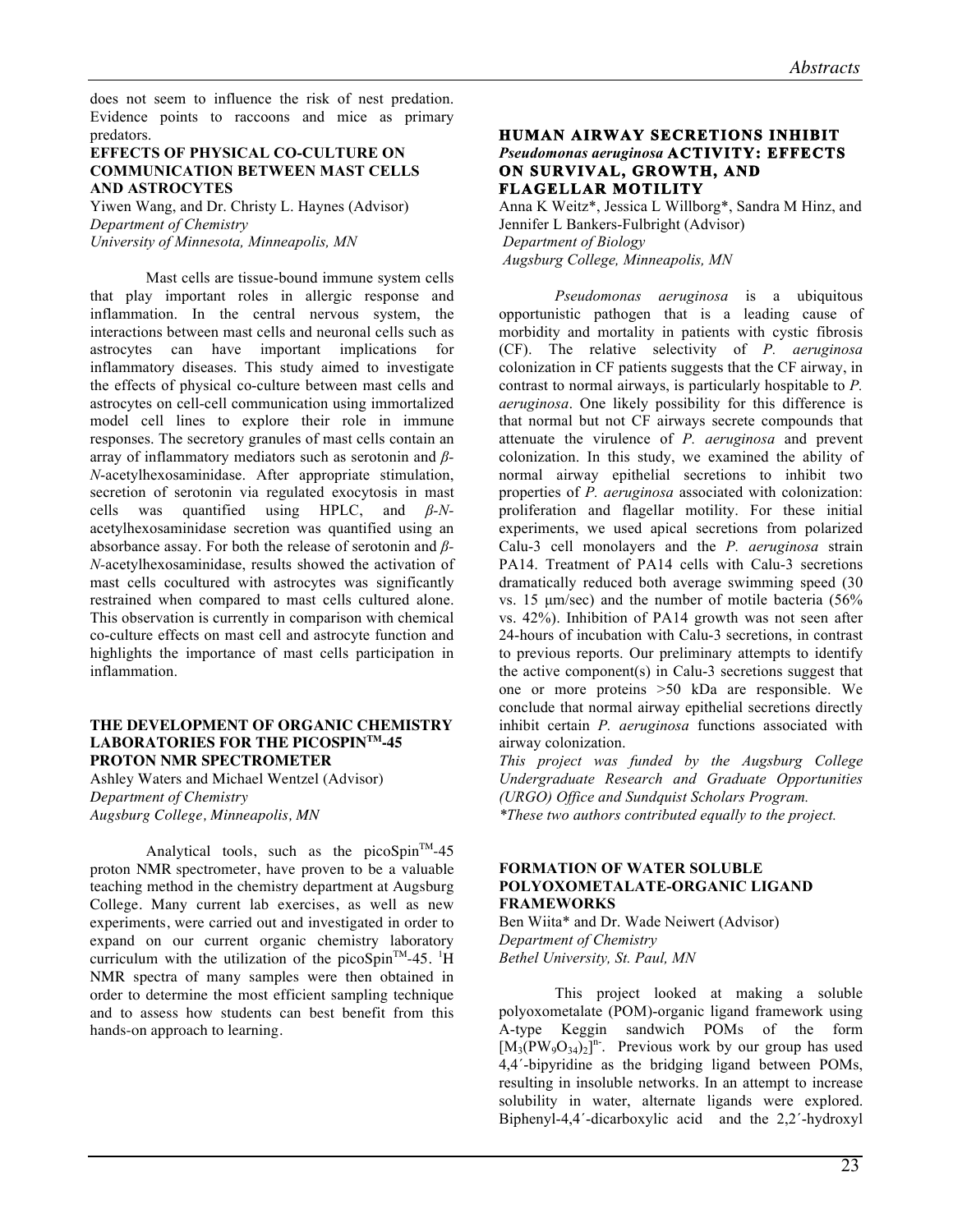derivative have been implemented. Due to the bidentate nature of the carboxylates, cerium cations as the "sandwiched" metals in the POM were also incorporated to allow for increased coordination number, instead of the traditional first-row transition metal cations. The building blocks (ligand and POM) and resulting networked materials were characterized by FTIR and NMR spectroscopies.

#### **HUMAN AIRWAY SECRETIONS INHIBIT** *Pseudomonas aeruginosa* **ACTIVITY: EFFECTS ON SURVIVAL, GROWTH, AND FLAGELLAR MOTILITY**

Jessica L Willborg\*, Anna K. Weitz\*, Sandra M Hinz, Jennifer L Bankers-Fulbright (Advisor) *Department of Biology Augsburg College, Minneapolis, MN*

*Pseudomonas aeruginosa* is a ubiquitous opportunistic pathogen that is a leading cause of morbidity and mortality in patients with cystic fibrosis (CF). The relative selectivity of *P. aeruginosa* colonization in CF patients suggests that the CF airway, in contrast to normal airways, is particularly hospitable to *P. aeruginosa*. One likely possibility for this difference is that normal but not CF airways secrete compounds that attenuate the virulence of *P. aeruginosa* and prevent colonization. In this study, we examined the ability of normal airway epithelial secretions to inhibit two properties of *P. aeruginosa* associated with colonization: proliferation and flagellar motility. For these initial experiments, we used apical secretions from polarized Calu-3 cell monolayers and the *P. aeruginosa* strain PA14. Treatment of PA14 cells with Calu-3 secretions dramatically reduced both average swimming speed (30 vs. 15 µm/sec) and the number of motile bacteria (56% vs. 42%). Inhibition of PA14 growth was not seen after 24-hours of incubation with Calu-3 secretions, in contrast to previous reports. Our preliminary attempts to identify the active component(s) in Calu-3 secretions suggest that one or more proteins >50 kDa are responsible. We conclude that normal airway epithelial secretions directly inhibit certain *P. aeruginosa* functions associated with airway colonization.

*This project was funded by the Augsburg College Undergraduate Research and Graduate Opportunities (URGO) Office and Sundquist Scholars Program. \*These two authors contributed equally to the project.*

# **PERCEPTION OF CAUSALITY**

Emily Rutten and David Crowe (Advisor) *Department of Biology Augsburg College, Minneapolis, MN*

Humans perceive causal relationships in their everyday experiences, often making judgments based on these perceptions. Our laboratory is interested in studying brain activity during causal perception, but before we can implement such an experiment, we must first determine suitable stimulus parameters for such an experiment. We explored the effects of two parameters, probability and timing, on subjects' perception of causality. Subjects viewed a display of moving and colliding spheres and reported whether or not the collisions of the spheres caused them change color. In one experiment, we varied the time between sphere collision and color change; the color change could occur at various intervals either before or after the collisions. We found an inverse relationship between the distance in time between events and perception of causality, as well as an asymmetric effect whereby subjects were much more likely to assign causality when the collisions occurred before the color. In the second experiment, we varied the fraction of colliding spheres that resulted in a color change. We found a correlation between the fraction of collisions producing a color change and causal perception. Interestingly, subjects fell into two distinct groups, based on their tendency to assign causality to the stimuli.

#### **MUTAGENIC EFFECT OF FINASTERIDE (PROSCAR ©) ON HUMAN CULTURED PERIPHERAL BLOOD LYMPHOCYTES USING SISTER CHROMATID EXCHANGE**

Joshua Wolfe and Gregg Johnson (Advisor) *Department of Biology Bethel, University, St. Paul, MN*

Proscar ©(Finasteride) is used to treat benign prostatic hypertrophy (BPH) by inhibiting the enzyme 5 alpha-reductase, an enzyme necessary to convert testosterone into 5-alpha-dihydrotestosterone (DHT). DHT is a major contributor to BPH. Finasteride is a drug that has been listed as a hazardous unclassified drug by the Center for Disease Control (CDC). There have been conflicting reports on the mutagenic potential of Finasteride. Finasteride was tested at clinical doses (2.5 mg/day, 5 mg/day, and 10mg/day) on human peripheral blood lymphocytes using the Sister Chromatid Exchange (SCE) Technique to help clarify the potential mutagenic activity of the drug on human cells. Early results show an increase in SCEs in treatment cultures compared to controls, which suggests Finasteride has a mutagenic effect on human PB lymphocytes.

# **FROG FUNGUS: THE LOCAL BATTLE AGAINST CHYTRIDIOMYCOSIS**

Eric Wurm and Brian Wolff (advisor) *Ecology and Environmental Science Normandale Community College, Bloomington, MN*

Populations of anurans worldwide are declining due to several factors. These include habitat loss, climate